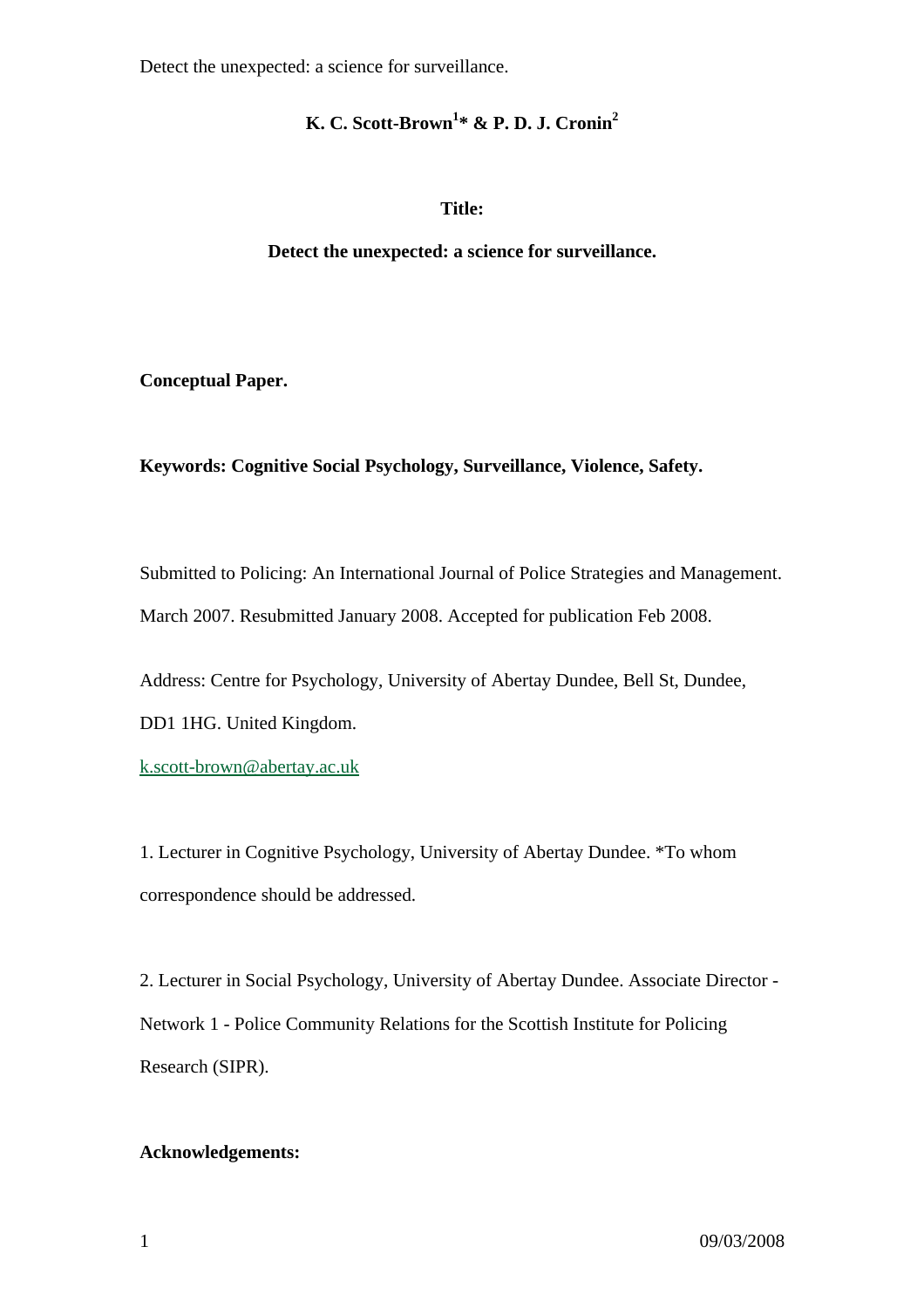The authors gratefully acknowledge the contribution of David Mann and Dr Andrea Szymkowiak to the development of the surveillance research programme at Abertay. We also thank Prof. Tom Trosicanko, Prof. Alex Hirschfield and all the members of the EPSRC funded Surveillance, Evaluation, Research, Validation, and Exploitation (SERVE) network for discussions on surveillance issues and for organising visits and meetings with members of Manchester CCTV control room. We are also grateful to the staff at the London Control room. K. C. Scott-Brown's contribution was in part supported by a research grant from the British Academy. P. D. J. Cronin is supported by a grant from the Carnegie Trust for the Universities of Scotland. We would like to thank Prof. D. W. Heeley, Mrs J. M. Cronin, Dr R. Scott-Brown and two anonymous reviewers, for their helpful comments and suggestions to previous drafts of this paper.

**Word Count**: 8540 (Not Including References)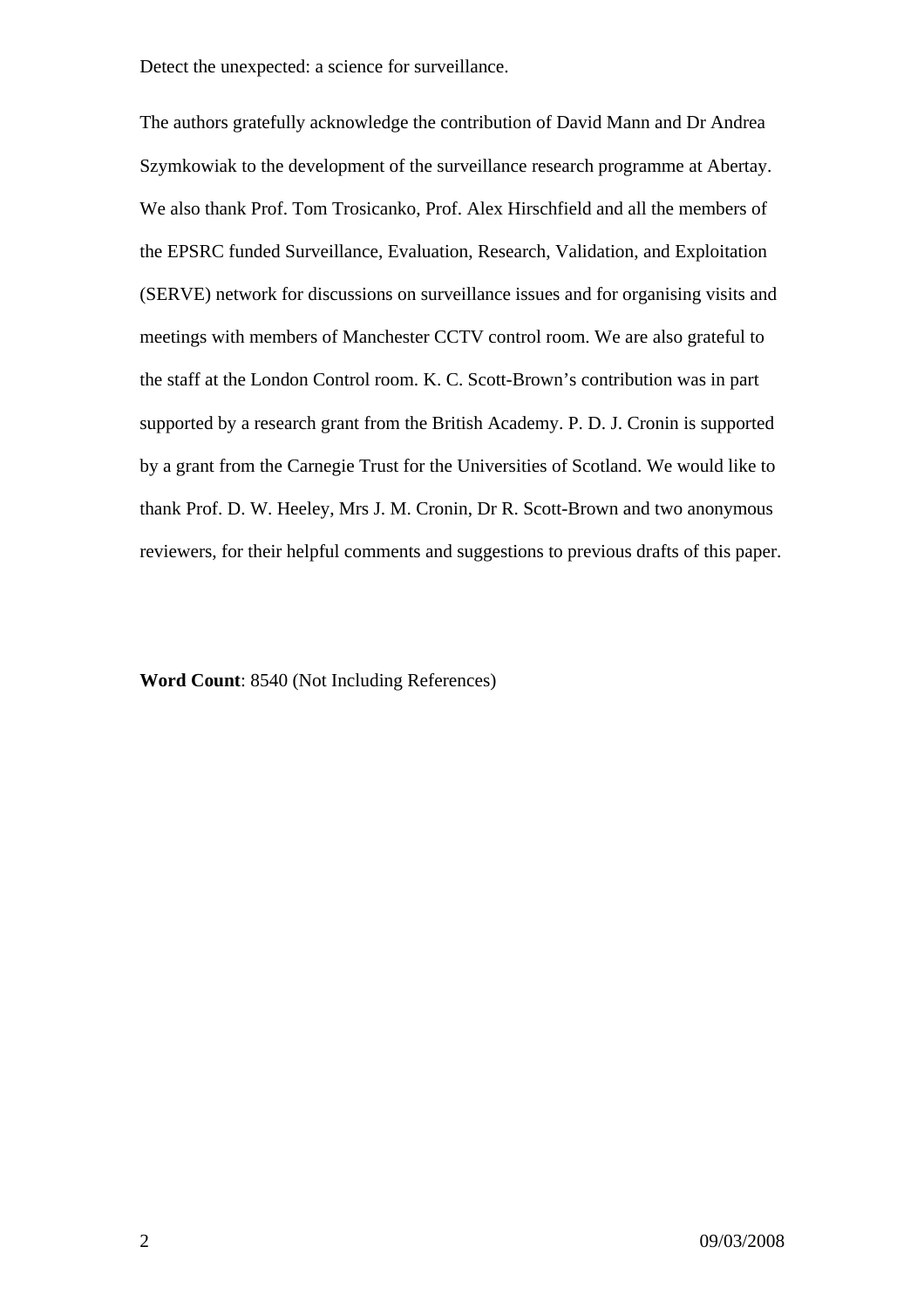#### **Title:**

### **Detect the unexpected: A science for surveillance.**

### **Conceptual Paper.**

**Keywords: Cognitive and Social Psychology, Policing, Surveillance, Violence, Safety, Visual Analytics.** 

Submitted to Policing: An International Journal of Police Strategies and Management. March 2007. Resubmitted January. 2008. Accepted for publication Feb 2008.

## Abstract

#### **Purpose**

This paper outlines a strategy for research development focused on addressing the neglected role of visual perception in real life tasks such as policing surveillance and command and control settings. Perception is much less well documented and investigated than the roles of social psychology or memory in general policing research, both of which are well established and have led to changes in policing policy procedure and practice.

## **Approach**

The scale of surveillance task in modern control room is expanding as technology increases input capacity at an accelerating rate. We review recent literature highlighting the difficulties that apply to modern surveillance and give examples of how poor detection of the unexpected can be, and how surprising this deficit can be. Perceptual phenomena such as Change Blindness are linked to the perceptual processes undertaken by law-enforcement personnel.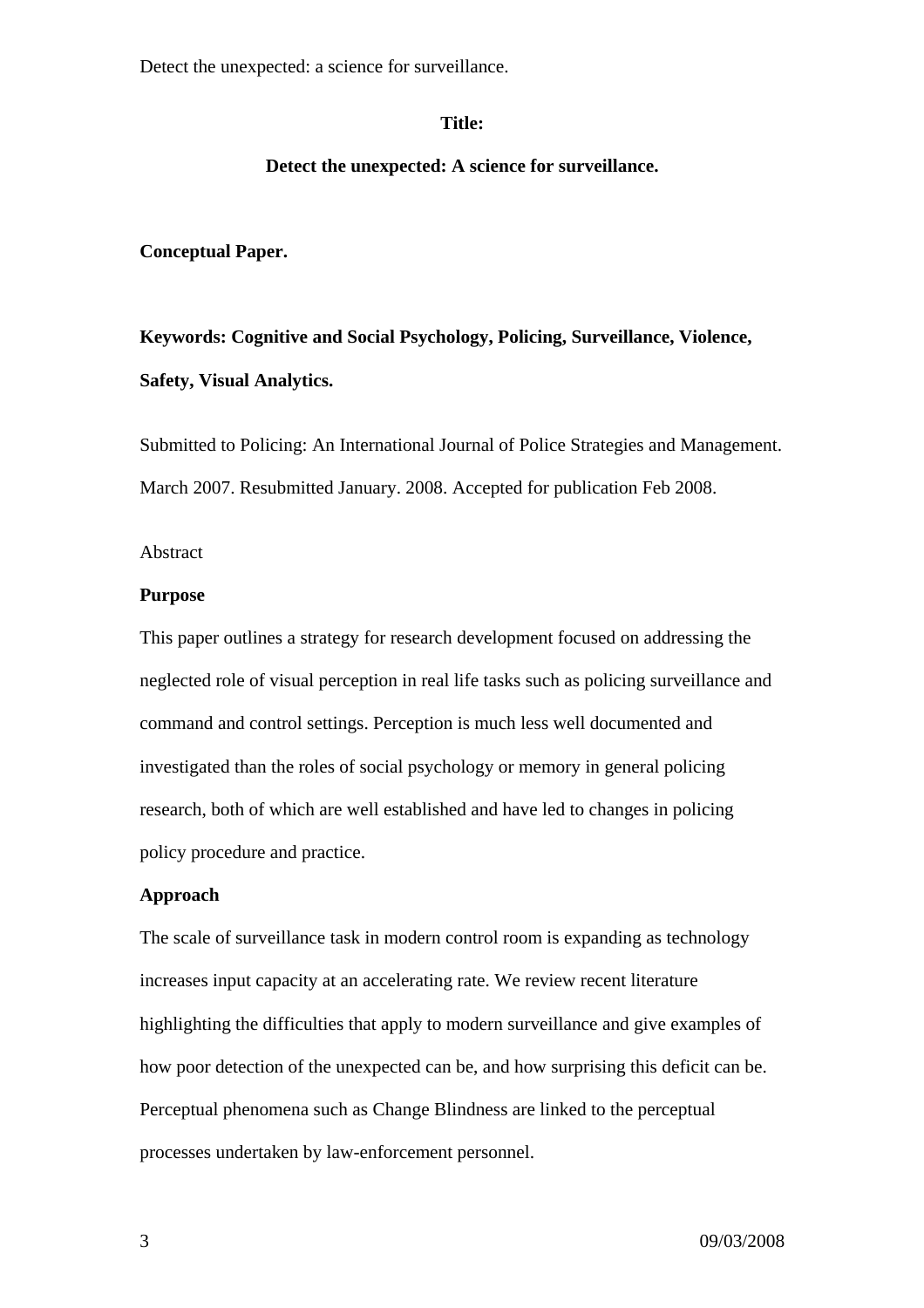## **Practical implications**

We outline a scientific programme for how detection deficits can best be addressed in the context of a multidisciplinary collaborative agenda between researchers and practitioners. The development of a cognitive research field specifically examining the occurrence of perceptual 'failures' provides an opportunity for policing agencies to relate laboratory findings in psychology to their own fields of day-to-day enquiry.

# **Originality/value of paper**

We show, with examples, where interdisciplinary research may best be focussed on evaluating practical solutions and on generating useable guidelines on procedure and practice. We argue that these processes should be investigated in real and simulated context-specific studies to confirm the validity of the findings in these new applied scenarios.

[Abstract 250 Words, including headings.]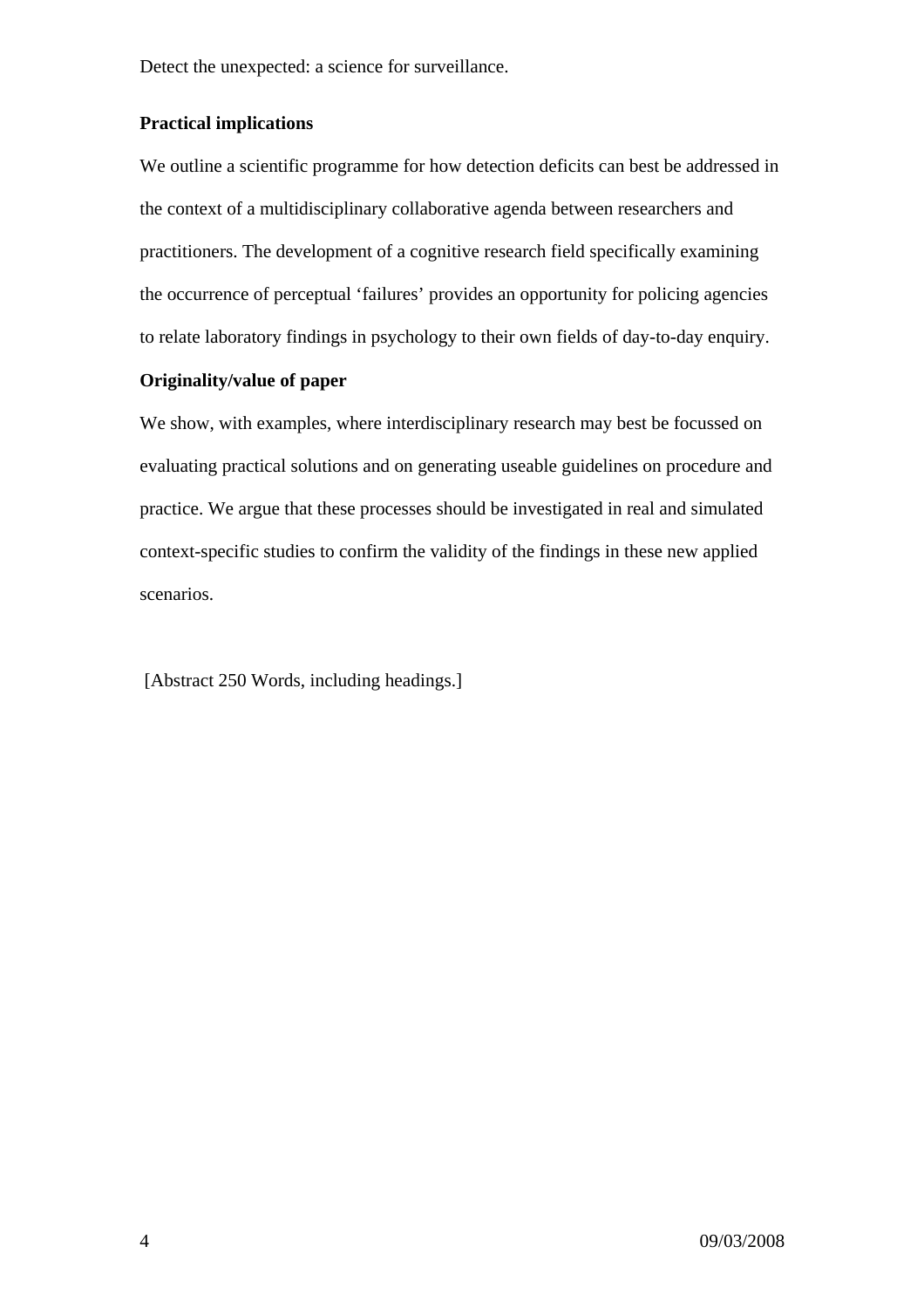#### **Introduction**

Readers who have worked in, or visited a control room will testify to the large amount of data that is being processed by operation team group members in auditory and visual formats. This environment produces visual load at both the *macro* and the *micro* levels of analysis. On the one hand, individual monitoring of single visual sources such as TV monitors (the micro level) provides, alongside audio, the raw data for any command and control room; on the other hand, executive oversight of huge amounts of information, much of it visual, is required by commanders to facilitate effective resource management (the *macro* level). Layered on top of this are operational concerns about both short- and long-term accountability. These accountability issues place an additional constraint on decision making at strategic, tactical and operational levels.

Such control-room operations place a huge demand on the human visual system, yet almost all of our visual processing is seemingly effortless and automatic. We feel as though we see the world in its infinite richness and technicolour detail. Indeed, much of the research literature in this area about basic visual perceptions centres on the complex sensitivity of the human visual system (e.g. Graham, 1989). We are able to recognise and name thousands of faces, recall many more thousands of scenes from visual memory and detect minute changes in orientation, brightness or alignment. This overarching feeling of visual completeness can unfortunately lead to an overestimation of our visual abilities. In this paper we show how cognitive science allows us to begin to quantify just how justified is our implicit faith in the human visual system. We then examine to what extent a scientific approach to the human and technological factors surrounding the development of a scalable approach to volume surveillance can inform and improve homeland security. We argue that this can be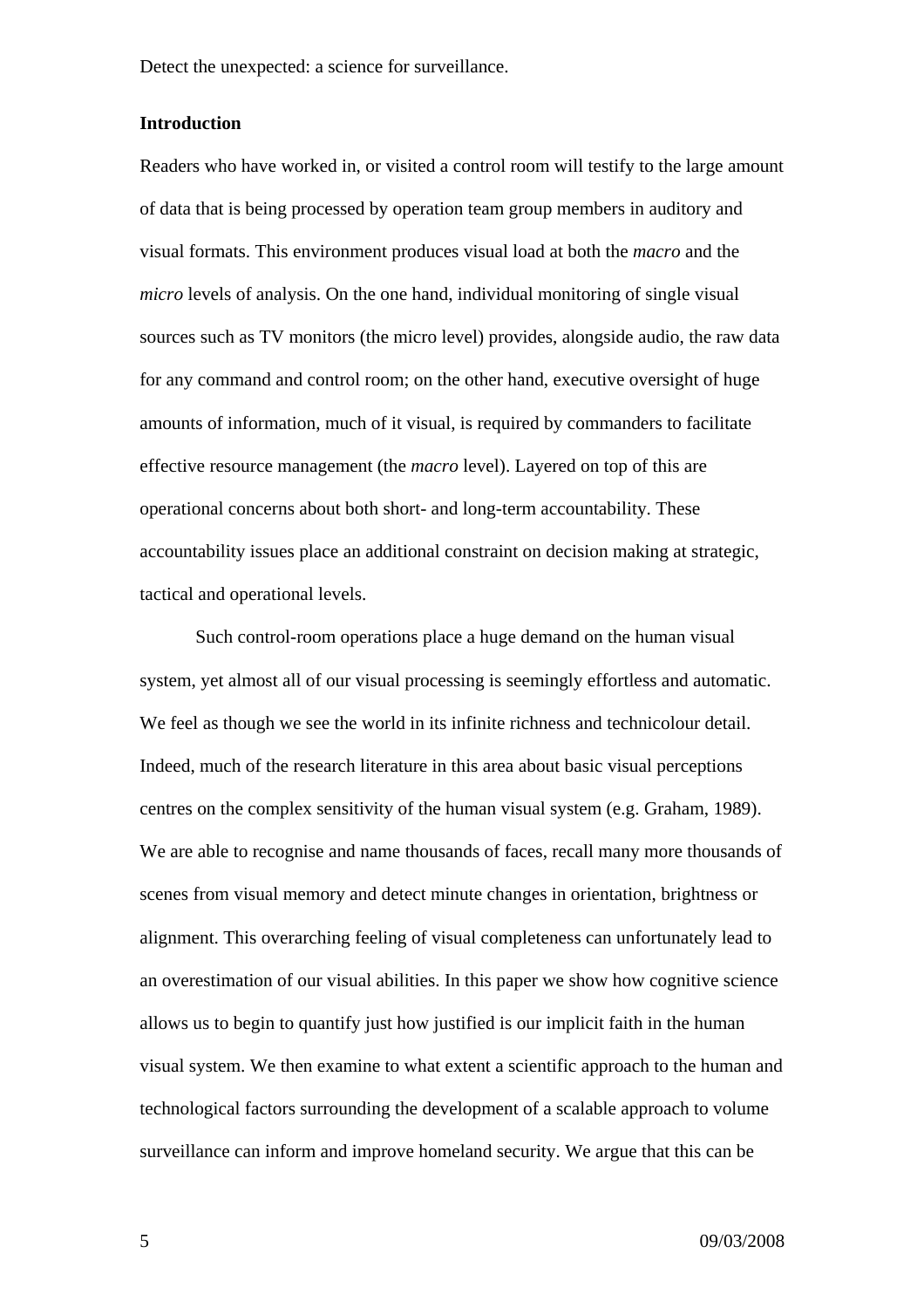achieved via an analytic approach to the transfer of information from first responder to an incident to the overall strategic and tactical command.

#### **Limitations of human perception in surveillance: Change Blindness.**

A recent and growing body of literature has highlighted rather surprising failures in visual perception – so called 'change blindness' (Rensink, O'Regan & Clark, 1997; Rensink, 2002; Simons and Rensink, 2005). A demonstration typically involves introducing unexpected changes to visual scenes. Contrary to observers' own expectations, changes introduced during blinks, flickers, or disruptions can be very hard to spot. What distinguishes the demonstrations of these *lapses* in visual performance from previous literature (showing the notable *achievements* of visual performance) is that they are typically demonstrated with naturalistic scenes; this contrasts with the stylised arrays of primitive objects normally used by cognitive scientists. Despite (or perhaps because of) the familiarity of the scene, observers are surprised when they cannot easily detect changes introduced to the scenarios. For example a typical demonstration involves the presentation of flickering scene on a TV screen; every alternate presentation of the scene incorporates a change to the scene (such as removal of an object from the scene). Provided the scene flickers are interspersed with short grey blank intervals, it can be infuriatingly difficult to spot that something as obvious as an aeroplane engine, a tree, or an animal has been 'photoshopped' from the picture (Rensink *et al*., 1997)[1].

These demonstrations may not immediately appear to be relevant to the tasks of observers in CCTV control rooms. However, the crucial determinant of whether or not these 'changes' are detected is the amount of visual disruption used. Blinks (Grimes, 1996), blanks (Rensink et al, 1997) and other transient 'splashes' (O'Regan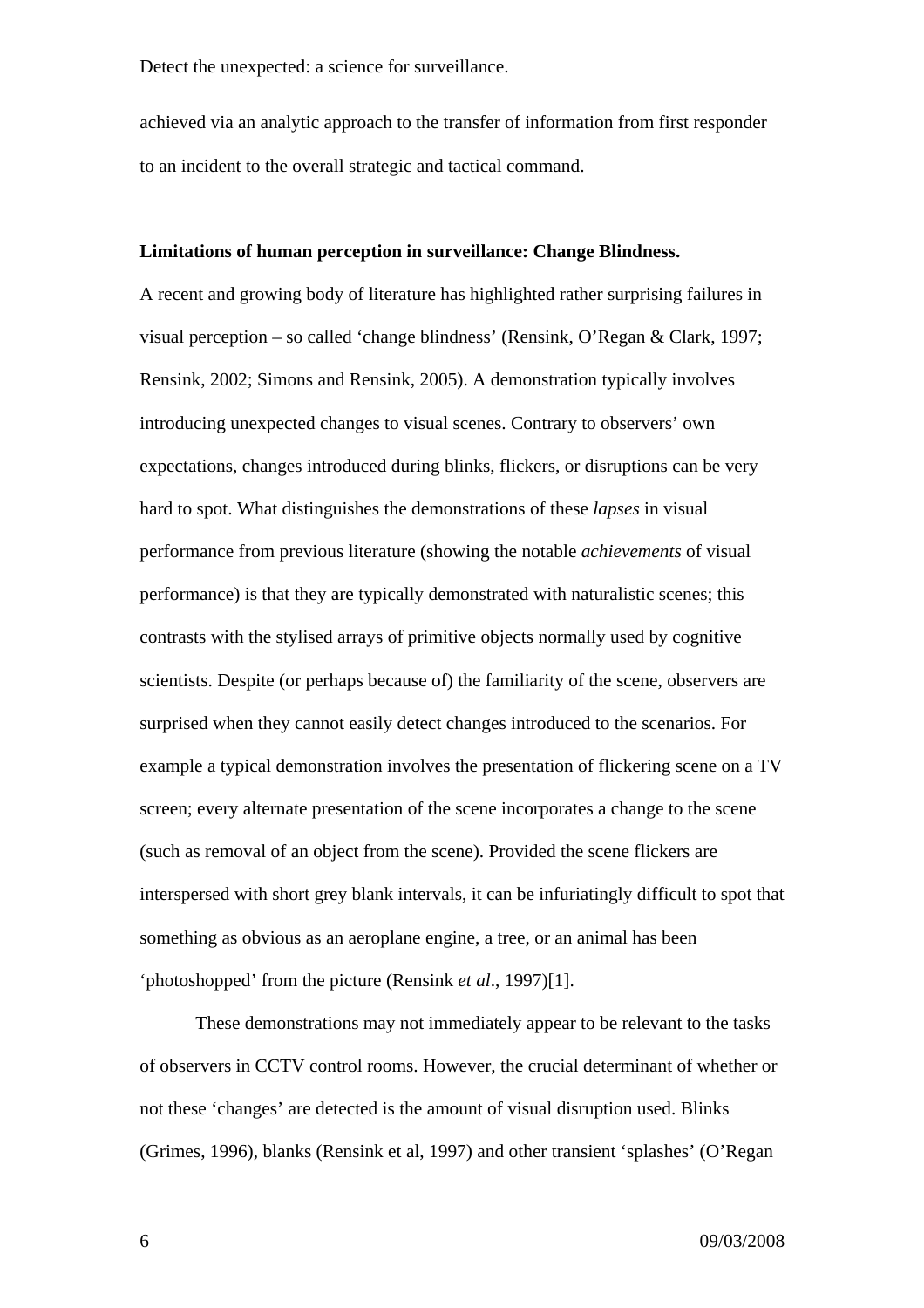*et al*., 1999) appear to devastate the visual system resulting in a surprising loss of visual detection performance. In this context, the average CCTV system can be considered as a 'change blindness' machine. By necessity the system must flick between multiple views of a complex scene to try and capture as much information as possible. The decoupling of space and time that this introduces, makes perception of events much harder than we might expect from our own performance in 'the real world' (i.e. with single viewpoint, full uninterrupted views). The same paradigm has been used to demonstrate surprising levels of performance decrements for changes in road traffic scenes (e.g. Caird, Edwards, Creaser and Horrey, 2005). It was the work of Grimes (1996) that showed just how pervasive change blindness could potentially be, changes made literally during the blink of an eye (using sophisticated eye-tracking technology) rendered large scene changes undetectable.

#### **Inattentional Blindness**

One form of 'change blindness' is 'inattentional blindness' (Mack and Rock, 1998) and perhaps the most famous demonstration of inattentional blindness is the widely publicised 'Gorillas in our Midst' experiment by Simons and Chabris (1999). A number of viewers of a basketball game were asked to engage in a simple video monitoring task (counting the number of passes made by the white team during the game). This lead to a focussing of attention strong enough to result in the viewers' failure to spot a person in a gorilla suit walking over to the middle of the court, beating its chest, then walking off. Viewers allowed to simply watch the game, unencumbered with an additional task, spotted the gorilla straight away. Likewise, viewers concentrating on the pass completions of the black shirted team also readily spotted the gorilla. In the context of these widely replicated research findings (e.g.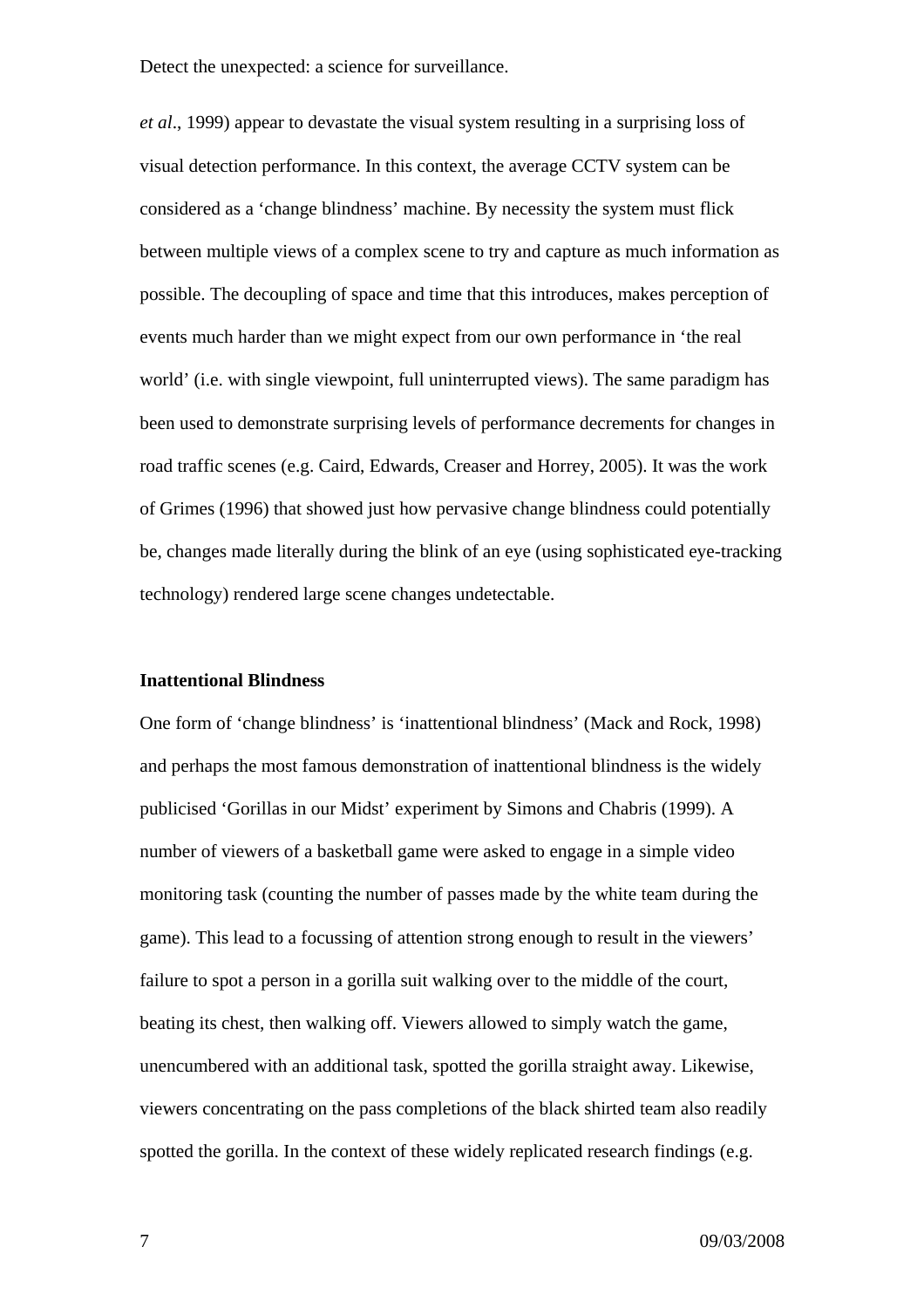Levin, Simons, Angelone, & Chabris; 2002) the relationship to this rather amusing seemingly innocuous demonstration becomes clearer. The following two examples will help cement the idea for the reader to understand the relevance of this scientific phenomenon to police and other agents of social control. On the one hand, surveillance techniques have been shown to be dramatically successful at identifying hard to spot people and incidents (e.g. identifying the London Bombers from thousands of hours of videotape (Knight, 2005)). On the other hand, when observers are *overly* focussed on certain aspects of a vigilance task they can miss obvious clues to criminal activity. The misdirection of attention accidentally induced by the media during the Washington Sniper crisis (Coppola, 2005) is a dramatic case in point: a white van reported to be linked to the snipers proved to be a complete red herring and diverted valuable resources and attention away from the blue sedan driven by the two men responsible.

#### **Change Blindness Blindness**

Rather worryingly, even after people are made aware of these widely documented 'failures' of perception arising from change blindness and even once they have experienced them themselves, they still overestimate their ability to detect unexpected changes, by as much as 30%, (Levin, Momen, Drivdahl, & Simons, 2000). Levin *et al.*, (2000) call this overestimation *'change blindness' blindness*. Some might say that this misperception may only arise through the bizarre nature of some of the changes used in these demonstrations. However, subsequent 'live-action' experiments (e.g. Angelone, Levin, & Simons, 2003) have used more conventional changes familiar to practitioner contexts: namely, object 'removal' (theft) and person-changes (identityswops during victim distraction). The links with theft and the use of disguise to avoid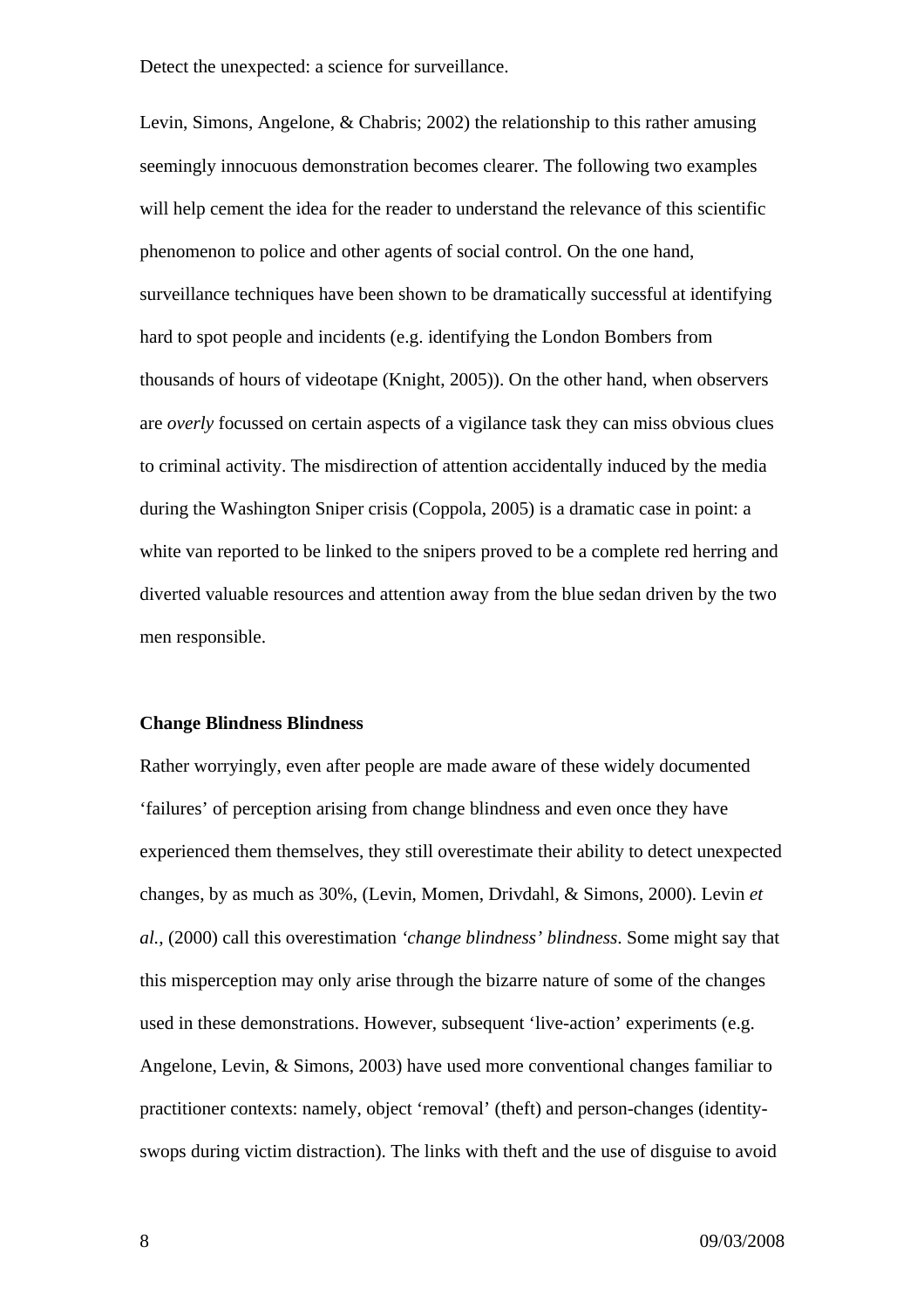detection and apprehension are more obvious when members of the public are engaged in 'live-action' swaps of conversation partners such as these [2]. Such credibility criticisms might also been levelled at the photographic demonstrations of change blindness (e.g. Rensink *et al*., 1997). In real life, it could be argued that scenes do not rapidly alternate every fraction of a second – and the inability to detect such changes is neither surprising nor problematic. However, the modern environment is much less predictable and stable than the forest or savannah environment that our visual system evolved to deal with (Barkow, Cosmides and Tooby, 1992; Walls, 1967). Modern computer operating systems, CCTV systems and TV-channels can all switch between many different outputs in the blink of an eye – a perfect environment for change blindness. Even in situations when we are aware that there may be the possibility of change blindness, because of our natural overconfidence ('change blindness' blindness) we are still liable to miss dramatic changes in visual scenes (Levin *et al*. 2000). A classic example of this phenomenon is the Fathers for Justice campaigners who managed to penetrate surprisingly far into secure parts of London wearing highly conspicuous superhero costumes (e.g. Johnston and Alleyne, 2004).

The examples above might serve to dishearten the practitioner**,** when faced with surprising examples of the potential weakness and vulnerability of any observation based system. However, the above examples also demonstrate the longterm solution for dealing with these issues: namely the revelation of the fact that these phenomena are amenable to psychological investigation and quantification. Seemingly abstract and intangible processes can be described and quantified with appropriate techniques. Once understood, interventions can be implemented to mitigate the worst effects of these phenomena. For example, Rensink (2000) has shown that the feeling of perceiving a change, 'without quite knowing what the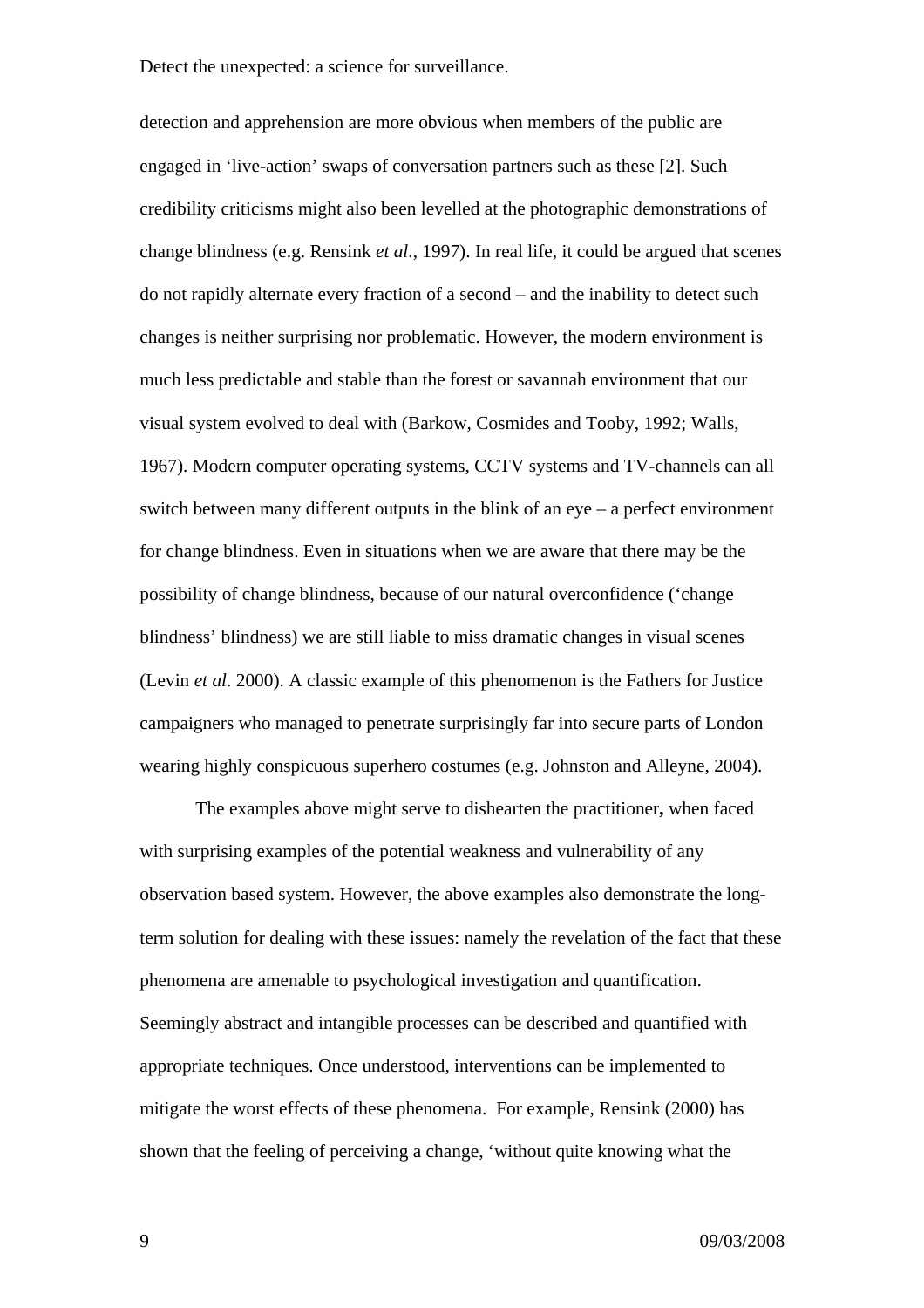change might be', is measurable. In what he rather cleverly terms 'mindsight', he used a change blindness flicker paradigm that initially contained no change between flickered presentations of the scene. Then, after a predetermined number of alterations, a change was introduced and participants were asked to make two key presses: one when they thought that a change occurred, another when they had identified it. This experimental paradigm indicated that there is a delay of several seconds between the initial awareness of 'a' change and the final conscious detection of the nature of the change. It is as if the gut feeling exists prior to conscious recognition.

As we have seen above, Cognitive Sciences can begin to document, quantify and estimate the extent of previously intractable psychological processes. Gladwell (2005) provides a very accessible introduction point for the development of a view of the pros and cons of relying on these 'gut feelings' in perceptual judgments and he calls the rapid initial formation of such opinions 'thin slicing' (i.e. taking an expert, but quickly formed, judgement). In particular he shows how broader themes in human judgment are beginning to be tapped into by Cognitive Sciences. Once documented and delineated, suitable interventions or solutions can then be developed and tested.

The applied cognitive psychology approach has already served and continues to serve the non-visual aspects of policing, for example in relation to witness testimony a quantitative, scientific approach has delivered tangible innovations in procedure and practice in the context of human memory. From an evidential point of view, the very nature of *retrieving* memories can, it seems, induce *forgetting* of related memory representations (e.g. Anderson, Bjork and Bjork, 1994; Shaw, Bjork and Handal, 1995). The most relevant example of this is the finding that having viewed a scene (say a 'crime scene' of a college dormitory) subsequent repeated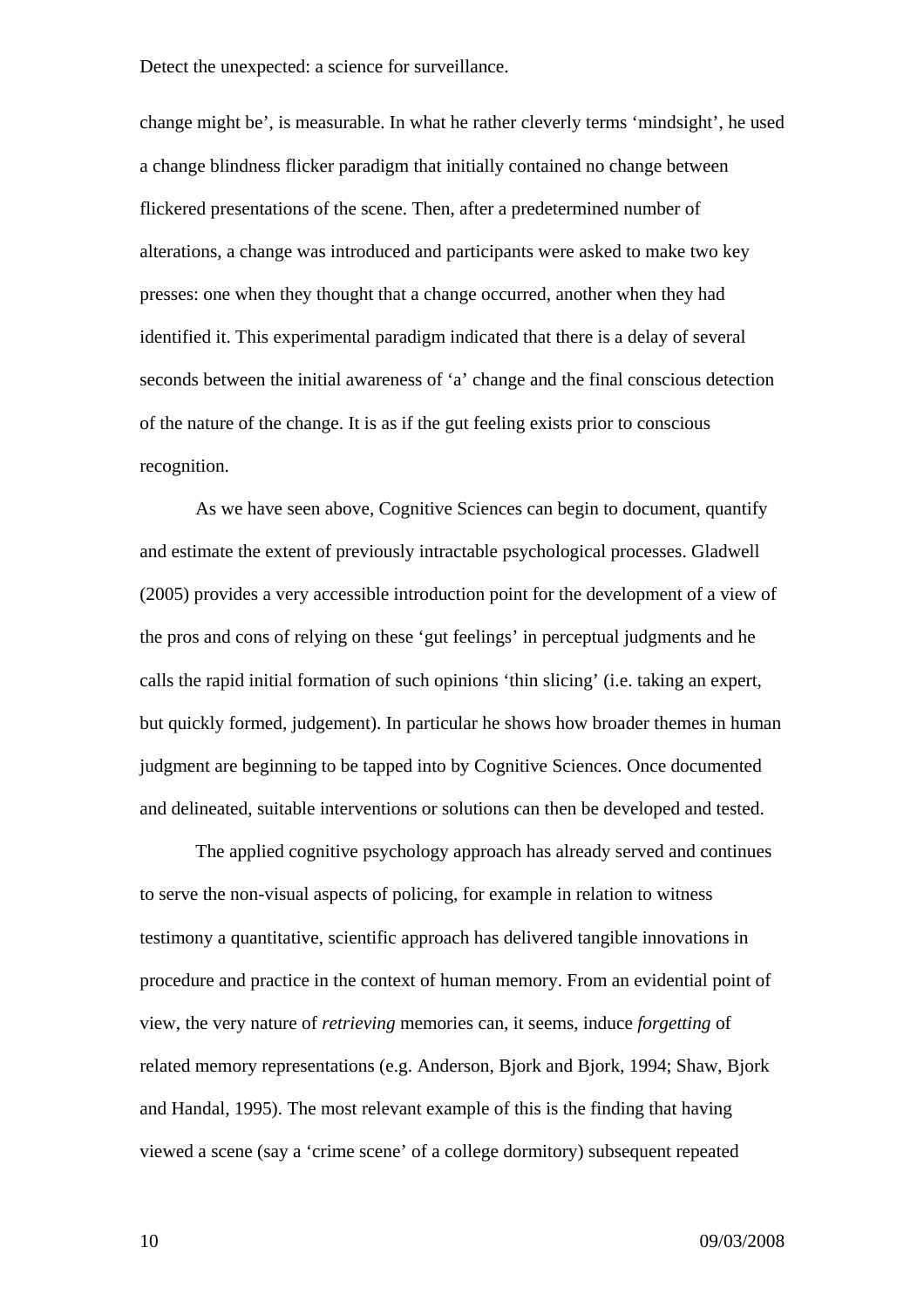retrieval practice of a subset of items (e.g., Harvard college sweaters) to be learned from within a category of objects (e.g. college sweaters) reduced recall performance for unpracticed items in the same category. Recall for items from different categories (e.g., college books) remained unaffected by the additional practice (Shaw, Bjork and Handal, 1995). On a practical level this puts observers in a position where ongoing sequences of surveillance and pursuit may produce unexpected impairments in performance, impairments that would not necessarily be apparent in subsequent debriefs or in court. Clearly this can have potentially catastrophic consequences to the overall outcomes in cases reliant on witness testimony. However, more recent research highlights the more subtle nature of this phenomenon. MacLeod and Macrae (2001) have shown how separation of guided retrieval practice from a final recall test can eliminate the incidence of 'retrieval-induced forgetting'. This has implications for the way that overt and covert surveillance in all its forms is implemented. In particular the selection of material appropriate for dissemination and transmission between operatives is crucial, yet the efficacy of different types of information is still poorly understood. Only a systematic exploration of this phenomenon in realistic (ecologically valid) surveillance and pursuit contexts will reveal the extent of the problem and the possible solutions.

### **A Scientific Approach to Surveillance**

In this section we review the applicability of attention-related psychological concepts, phenomena and findings to the research agenda for effective surveillance in modern society. In the same way that additional recall items have a cost in the context of retrieval induced forgetting (as discussed above), each and every item that is transmitted throughout the command chain has an associated potential cost. The more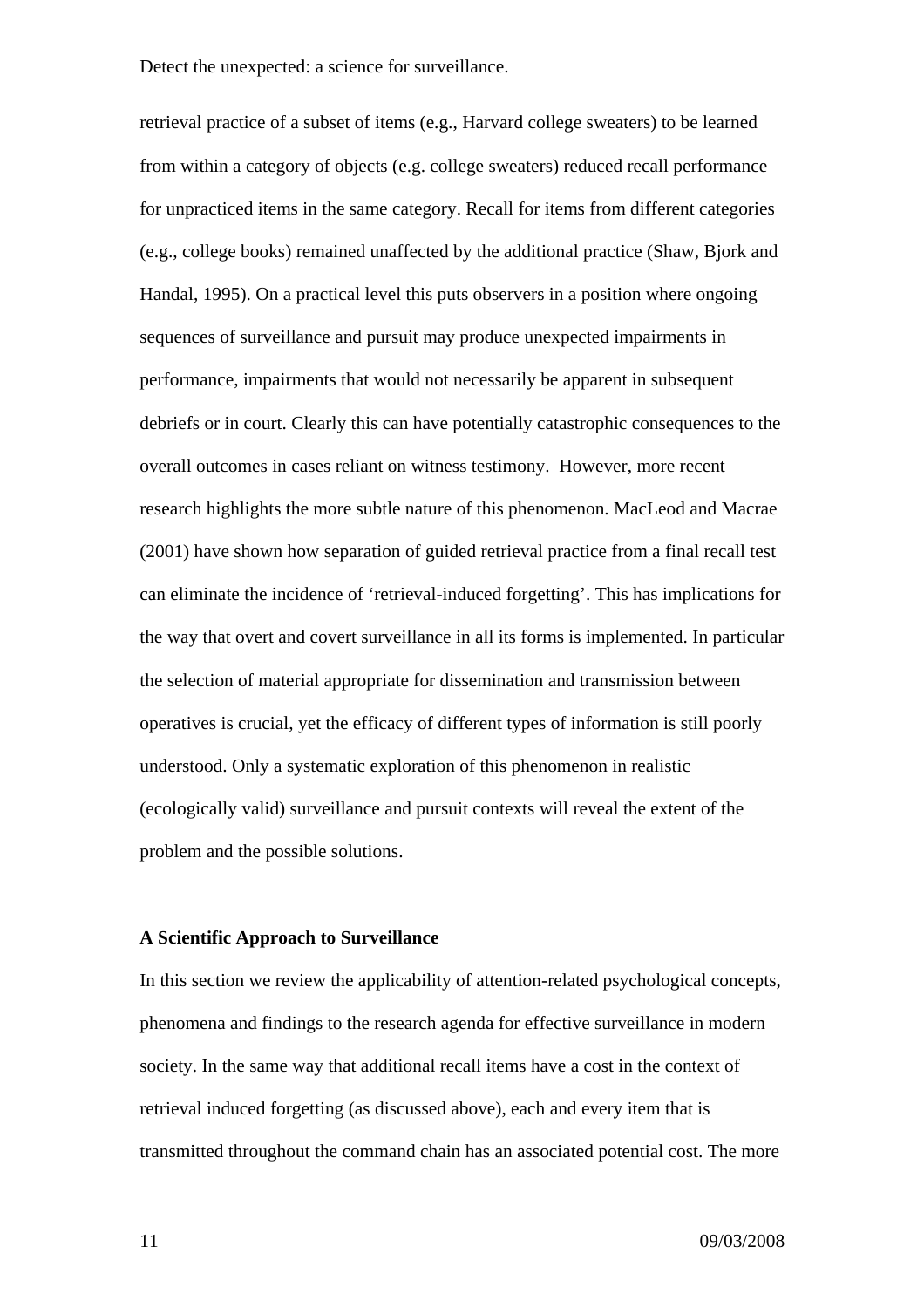(possibly unnecessary) extra information that is passed on, the greater the possibility there is of over-focusing on potentially misleading or irrelevant information. For example, if appearance in a target is incorrectly identified or recalled, then the potential exists for spectacular misdirection of attention (e.g. Gorillas in our midst (Simons and Chabris, 1999), Washington Sniper (Coppola, 2005)). Over-focusing is broad topic but at least part of it has been the subject of systematic applied research under the term of 'attentional set' (e.g., Most, Scholl, Clifford, & Simons, 2005). Essentially, this is the notion that observers can simplify a task by focusing attention into a reduced (relatively manageable) subset of objects for scrutiny in a complex scene. The relevance attentional set in vigilance related tasks (e.g. vehicle driving) has been clearly demonstrated by Most and Astur (2007). In their experiment, participants were asked to navigate by obeying directions indicated by either a yellow or a blue turn-sign appearing at intersections in the driving simulator that they were using. At a subsequent intersection either a blue or a yellow motorcycle would unexpectedly career into their path and block the road. Bikes that did not match attentional set (i.e. bikes with a non-congruent colour to the target) were detected less quickly leading to substantially greater collisions rates in those non-congruent conditions. This shows how from moment to moment, the attentional set of the observer can influence the uptake of information from the visual array, much like the observers in Simons and Chabris (1999) Gorilla experiment who were tracking the passes from the white team. These observers were least likely to spot the unexpected event (the black gorilla).

Caird, Edwards, Creaser, Horrey (2005) have shown a much more long-term influence of attentional set using a very similar paradigm. Again in the domain of traffic scene perception they used a variation of Rensink et al's (1997) 'flicker paradigm' to probe the decision accuracy of observers for changes to the pictorial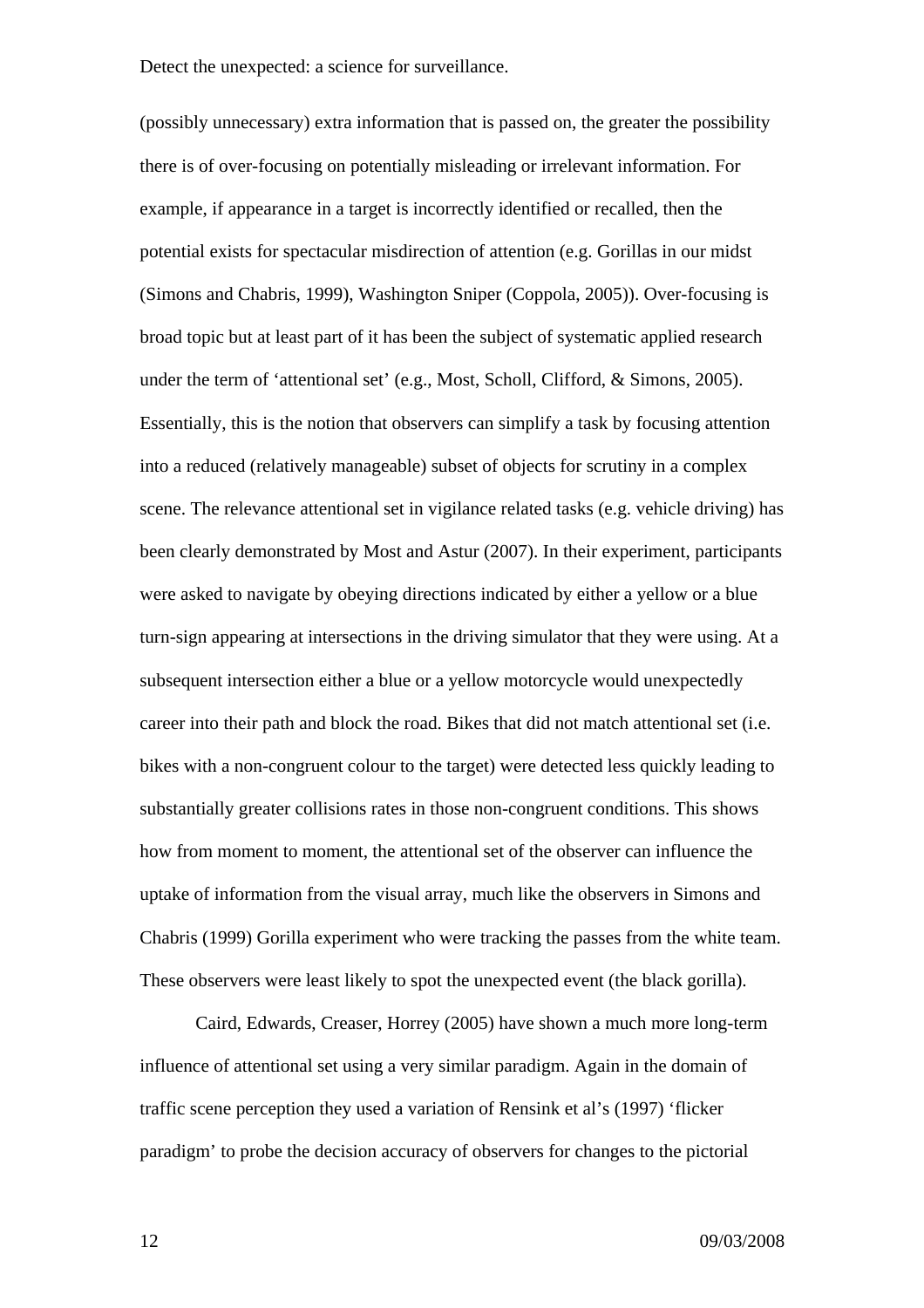information contained in photographs of traffic intersections. Changes consisted of alterations to a single object: either a pedestrian, a vehicle, a sign or a traffic control device. Older participants showed reduced levels of accuracy in 'go/no-go' decisions for photographs of traffic intersections. In particular, older drivers appeared to show more reliance on traffic control devices at the expense of other types of hazards. Additional inspection time served to mitigate against the likelihood of decision errors, fortunately. The full explanation of the mechanism underlying this result is still a matter of debate, but the relevance to surveillance is clear. Age and experience dramatically influence the way that observers see the world (based on the expected likelihood of possible events); this influence can be malign or benign depending on the training, experience and circumstances of the viewing.

We have seen how dramatically perception can 'fail' our expectations. Fortunately the incidence of these failures (or more properly 'misperceptions') can be assessed and quantified. Optimal viewing conditions can make items, that might otherwise be invisible, trivially easy to spot. Within the population, individual differences in performance on such vigilance tasks clearly exist based on experience; and this means that appropriate training should enhance overall performance. Accordingly we propose that a coordinated research endeavour uniting academia and the policing community be developed to tackle the issue of misperception with a view to generating innovation in policy, procedure and practice.

Recent research has attempted to tackle closely related training issues in a multidisciplinary approach by looking in detail at the way in which 'field settings' can be re/created in virtual reality contexts e.g. immersion labs (e.g., Christou, and Bulthoff, 2000; Reicher, Sani, Cassidy and Cronin, 2004). 'Visual immersion' is the key tool to promote a feeling of 'presence' in participants– to make them feel as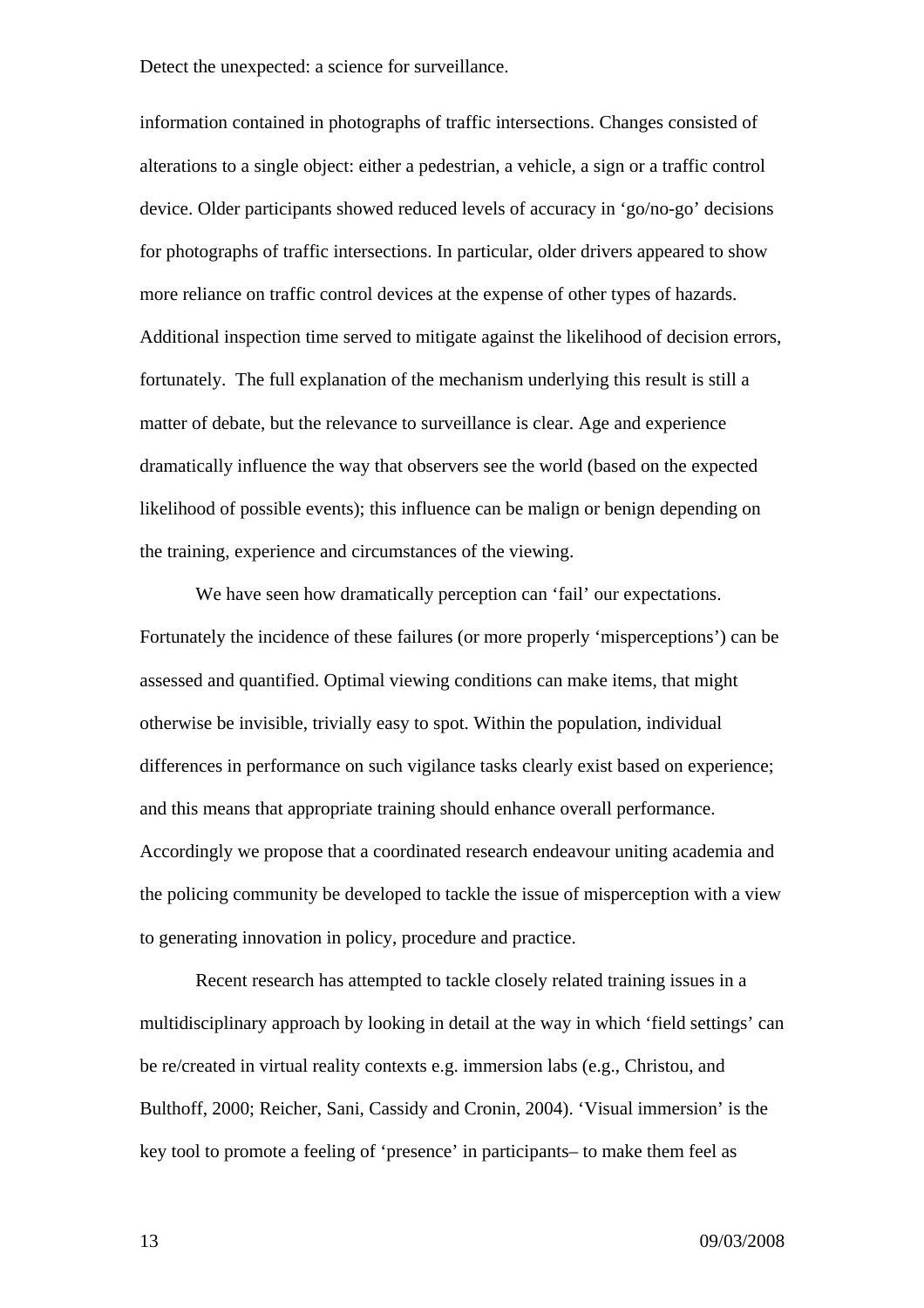though they are fully engaged in a realistic approximation of reality (e.g., see Lombard & Ditton (1997) for a review of the concept of 'presence' in virtual environments). Visual immersion is achieved by using large-scale projection screens on multiple walls of the laboratory. The experience of realism is further enhanced by the use of sound amplification, which permits the exploration of the complexity of multi-modal presentation and its effects on perceptual processing. The ability to present hi-resolution broadcast quality visuals in real-time to the immersion lab (and to record the participants responses) allows for accurate portrayal of 'high-stakes' fast-time decision making policing and detection tasks as experienced in real world situations. Following the simulation, the participants can then be shown an instant replay of their actions with full 20:20 hindsight. This allows immediate feedback on complex decision and action tasks. In addition, post-incident scrutiny can be played out over a much-extended timeline and thus decisions made in the heat of the moment can be inspected and vindicated (or made to look spectacularly unfounded in the harsh light of repeated playback). This technology is being put to use in the context of firearms training (e.g. Roberston, Bown, Robinson & Cronin, 2007) where officers in the so-called 'shoot/no-shoot dilemma' have literally a split second to make a decision to discharge a weapon or not.

A similar, controlled, methodology for analysing more general decision making in real-time using realistic contexts can in principle be achieved by the development of CCTV control room 'simulators'. Whilst there will always be natural scepticism from existing staff over the efficacy of such simulators, the potential benefits for training are considerable. Flight simulators are now considered and accepted (e.g., Caro, 1988; Moore, 2006) as essential components of crew training. The scope for creating unexpected events in unfolding situations, tied to the facility of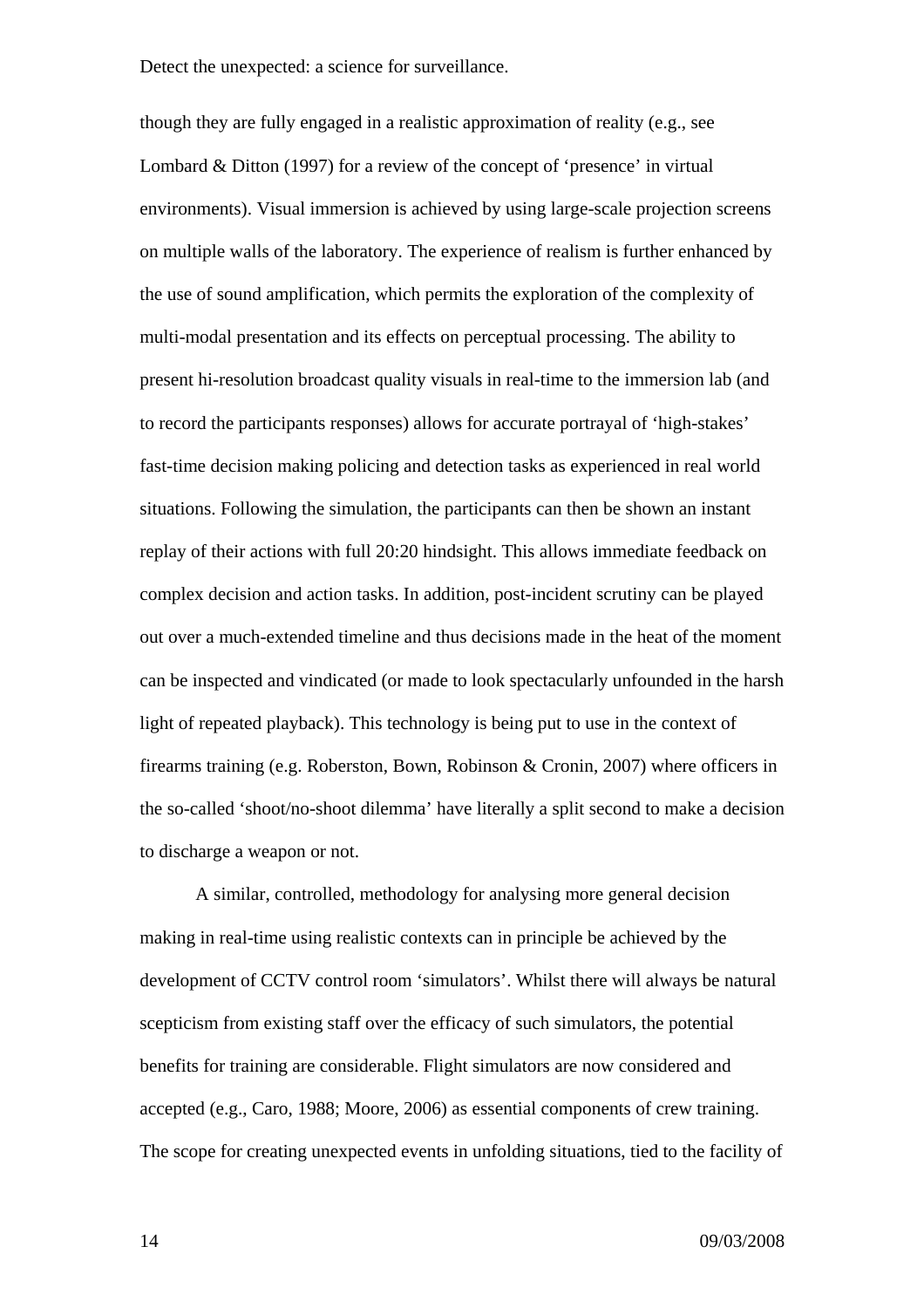recording and reviewing crew interactions have proved invaluable in the development and enhancement of crew procedure and practice (e.g., North and Woodling, 1970; Foushee and Helmreich, 1988). The lessons from many years worth of vigilance research must be heeded in the development of a science of surveillance. In particular the good practice learned in mission-critical operations rooms such as radar centres, air-traffic control rooms etc. should continue to inform and develop the construction and management of CCTV control rooms.

The problems for CCTV rooms are different to those facing more traditional areas of the vigilance literature however. This is due to the ever-increasing diversity of potential threats arising from international/domestic terrorism and the widening scope and variety of visual evidence to be scrutinised. Measuring the efficiency and effectiveness of a CCTV control room team and system as whole is fraught with difficulty but the issues arising in this type of activity are now the focus of attention of mainstream science. The emergence of the field of 'Visual Analytics' (Thomas and Cook, 2005) has served to delineate the conceptual and practical issues involved in protecting US homeland security using the full panoply of data created by modern social institutions. This move to maximise the utility of data streams is also a US based National Science Foundation / National Institutes of Health priority (Johnson, Moorhead, Munzner, Pfister, Rheingans, & Yoo, 2006). The new research teams being formed to research these areas cross the traditional boundaries of disciplines within science. In order to deliver the applied research benefits there needs to be a similar avoidance of artificial boundaries within the law-enforcement communities. The successful implementation will involve massive levels of data sharing, interagency cooperation and cross-jurisdictional collaboration.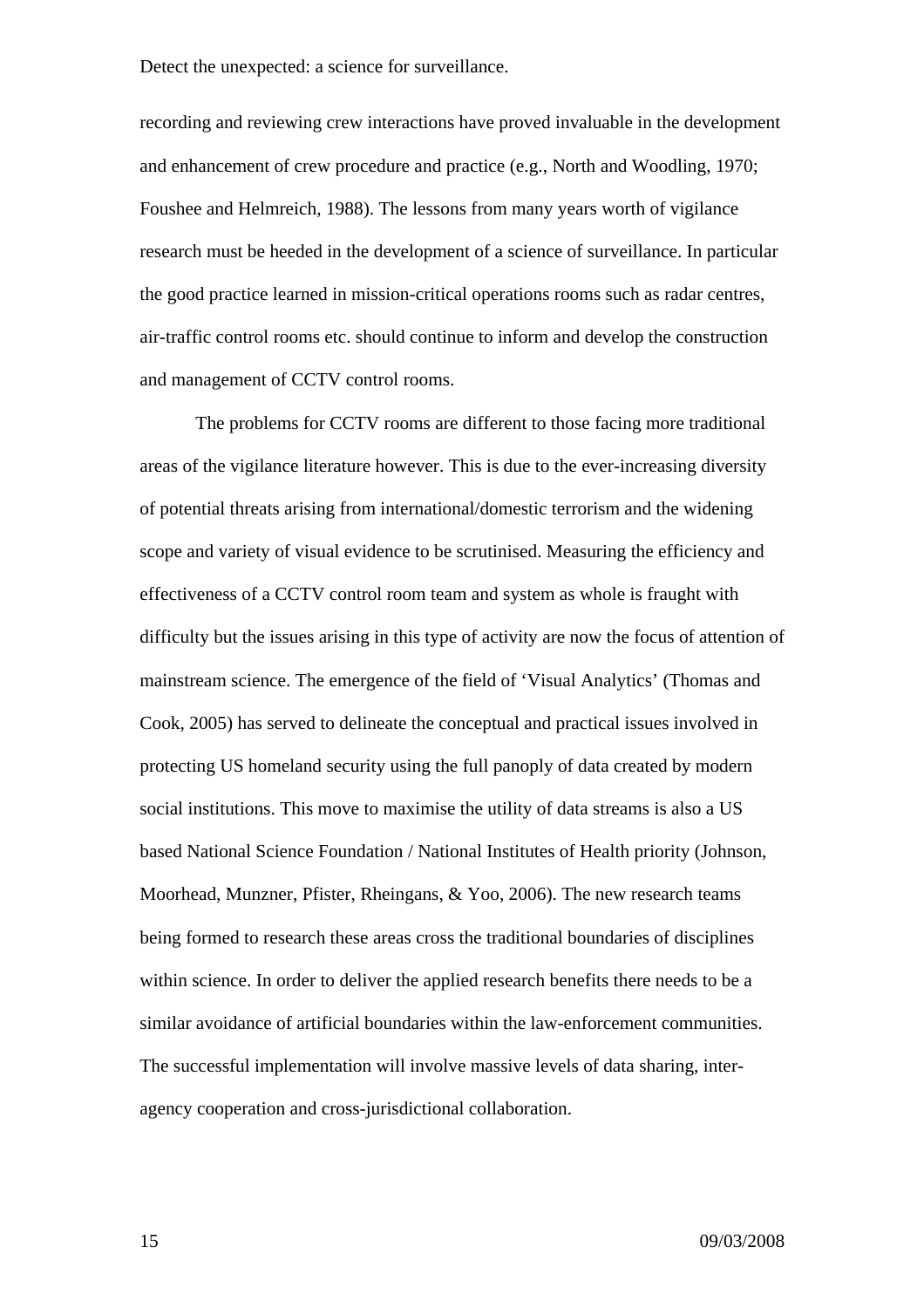The recent UK legal proceedings surrounding the death of Jean Charles de Menezes has brought the issue of control room accountability (Cronin and Reicher, 2006) into sharp relief. Investigators were concerned with the possibility of the noise of the busy control room adversely affecting the decision making of the senior officers charged with controlling the operation (IPCC, 2007). The combination of these external stressors combined with the intrinsic stressor of the difficult job in hand certainly would be expected to influence decision-making (Cronin, 2001). Results from existing literature are difficult to extrapolate to control room contexts because of the lack of applied research in this area, but battle planning simulations and flight simulation studies are relevant (Baldwin, 1994). However, because technology has transformed control rooms so much in the last 10 years, the fundamental perceptual and decision tasks are new. The information streams feeding into control rooms are multi-modal: the principal obvious change is the use of the 'video-wall' comprising multiple CCTV monitors situated at one end of a control room (in addition to a personal observation monitor). The increase in visual load is dramatic compared to pre-CCTV control rooms. The task of Visual Analytics (e.g., Thomas and Cook, 2005) is to present the information in the optimal format. This format must incorporate information from multiple sound channels (telephones, camera feed, junior officers, surveillance teams, firearms teams) as well as the crucial video streams (minus the distractors).

Effective use of 'video-walls' has only very recently come under widespread controlled investigation. In the context of aviation monitoring, Wickens, Muthard, Alexander, Van Olffen, Podczerwinski, (2003) have examined the influences of display visibility as a function of display-size and event-eccentricity (i.e., visibility for items viewed 'out of the corner of the eye'). Display size does not appear to degrade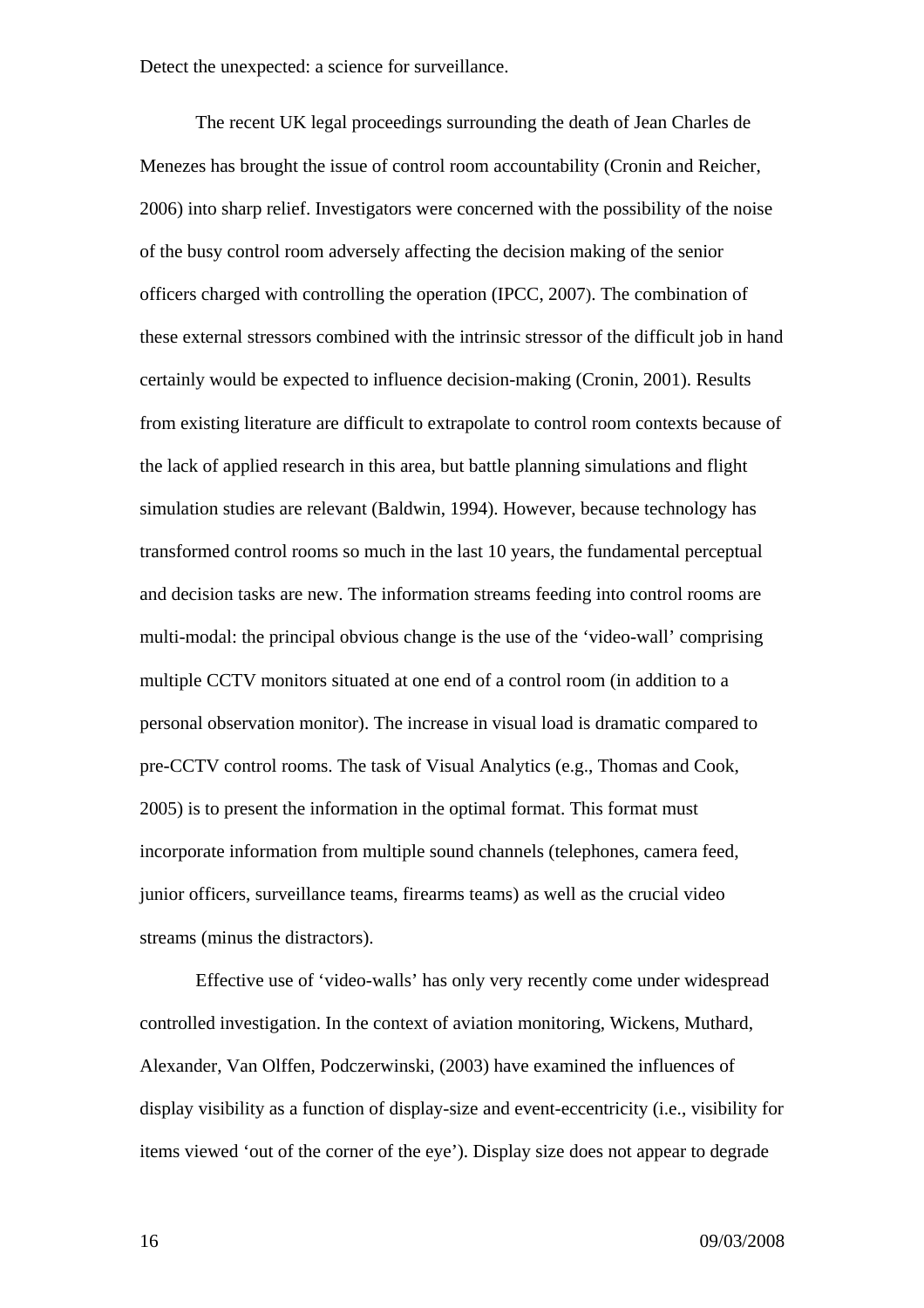change detection *per se*, however, there is some evidence that hazard information presented at the periphery may be less easily spotted in extensive visual display formats (Wickens *et al*., 2003). Polys, Kim, & Bowman (2007) found that certain search tasks were better on widescreen views (despite the greater retinal eccentricity) of items in the periphery. Comparison tasks seem to be easier on smaller views (this finding is consistent with basic psychophysical research (e.g. Scott-Brown, Baker and Orbach, 2000)). Investigations are only now beginning to take account of the hitherto neglected role of eye-gaze patterns of CCTV operators on multi-screen displays during monitoring tasks (e.g., Troscianko, Gregory, Hawker, Bhatt, Porter, Lovell & Meese, 2007).

The type of multidisciplinary applied research paradigms we have been discussing can and should be extended to the role of colour perception in surveillance. Over the past 10 years there has been a race to renew and upgrade CCTV systems to colour systems thanks to the belief that they will offer superior performance over their monochrome ancestors (Davies and Thasen, 2000). However the empirical evidence on face recognition performance suggests that no measurable benefits accrue with colour rendering (Bruce, Henderson, Greenwood, Hancock, Burton, & Miller, 1999). Despite this, it is assumed that identification performance for other aspects of the scene will be superior (such as in the description of clothes for example – 'suspect is wearing a green jacket'). Under conditions of poor lighting, however, anecdotal evidence suggests that operators prefer monochrome settings to improve visibility and reduce confusability (personal observations from interviews with practitioners conducted by the authors). Under the restricted light wavelength emitted by sodium streetlights, and fluorescent shop lights, it is possible that colour CCTV footage may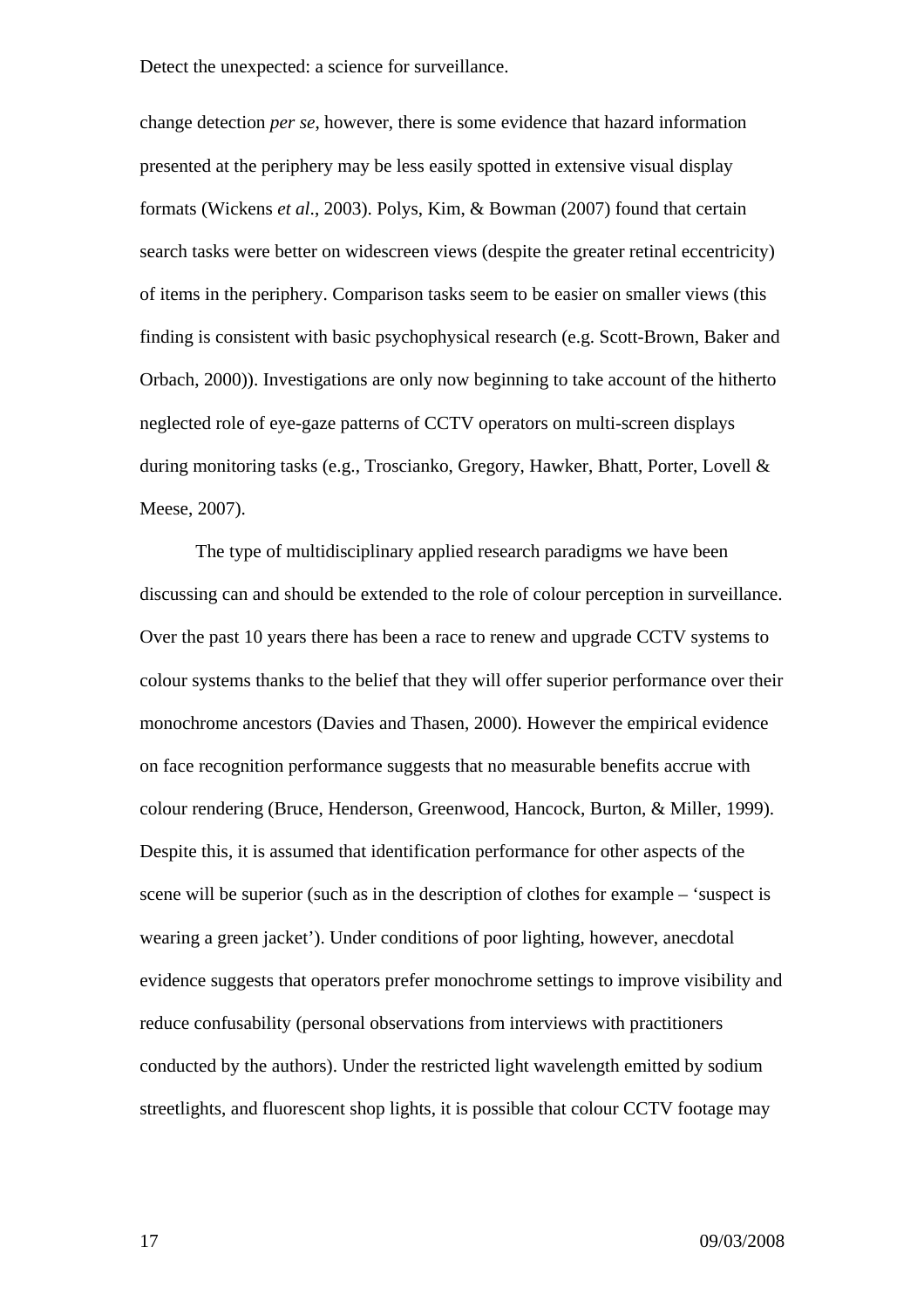in fact impair the ability to accurately describe clothing and other relevant suspect information.

A substantial body of literature on expertise in sustained vigilance emerged largely as a result of the introduction of radar defence systems in the World War II (e.g., Mackworth, 1969; Ware, Baker, and Drucker, 1964). Radar represented an unusual challenge for human observers, namely one of watching an abstract display for many hours searching for minute changes in displays. Much has been learned about effective shift patterns and patterns of relief to enable sustained vigilance to be effective. Lifeguards at swimming pools are probably the most readily recognisable example of this expertise, with regular changes in 'sentry' duty designed to relieve the boredom of the task. Even in this task, mistakes do continue to happen and seemingly obvious incidents do occasionally go undetected (Urquhart, 2007). However the nature of the modern control room tasks mean that the scope of the vigilance task is much wider than the tasks previously studies (e.g. Caird *et al*., 2005). Hence, not all of the pre-existing literature is generalisable to this new form of surveillance. For example, the excellent work relating the differential loads placed on vigilance tasks by spatial and verbal working memory are documented by Caggiano and Parasuraman (2004) (amongst others) but the vigilance task in their experiment is simply to detect the change in orientation of a wrench.

# **Practical, Training and Operational Implications**

In this section we show how the concepts reviewed above can be translated to policing related policy procedure and practice in surveillance related tasks such as control rooms. Unfortunately, the primary CCTV surveillance operator task is not perceived as high value (unlike a radar operator in World War II where errors of omission were disastrous), nor is it perceived as glamorous, high profile, or high in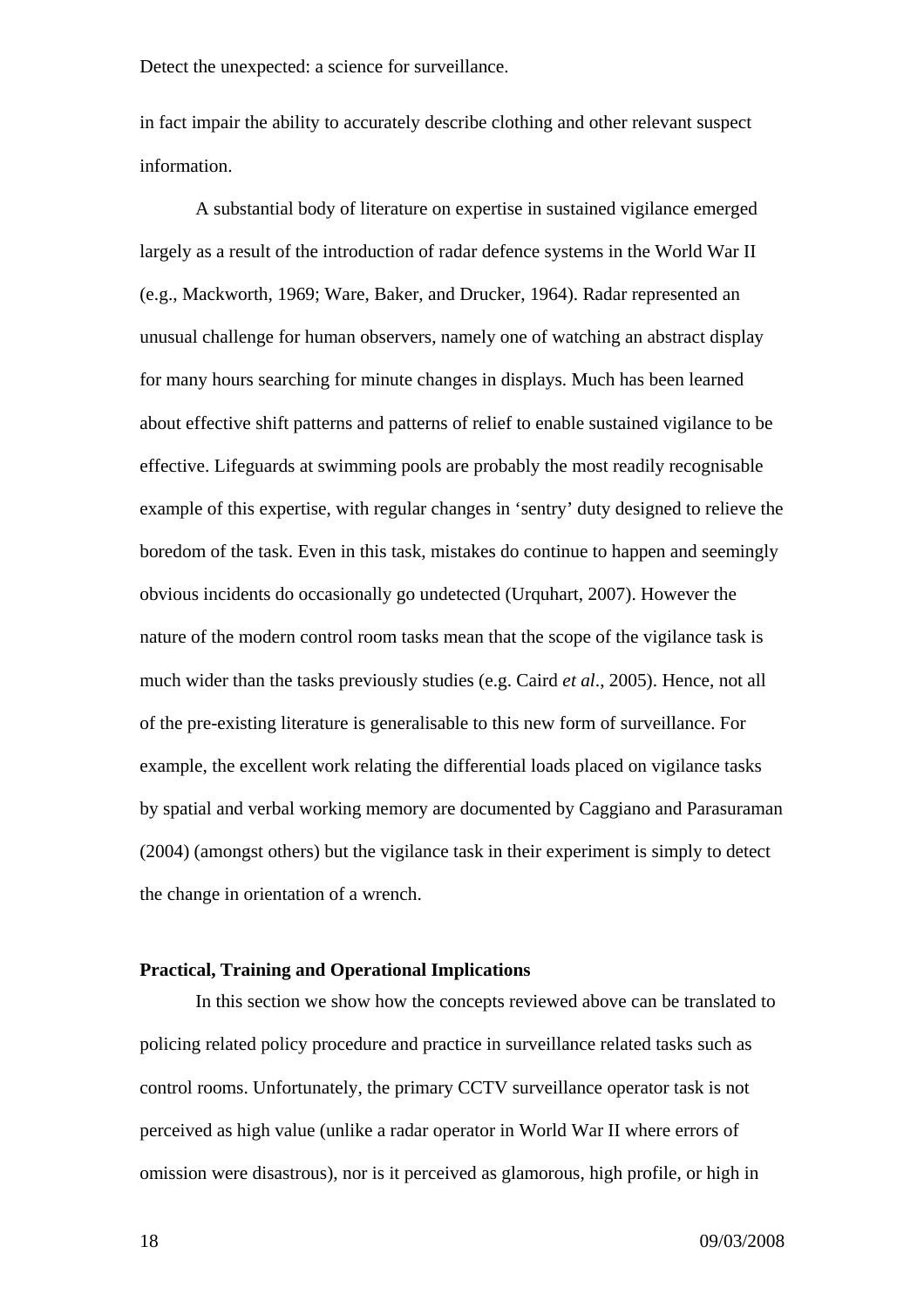social status. As a result, shift patterns in these roles reflect standard employment patterns in a 'long-hours culture', rather than reflecting the most appropriate allocation for the skilled task in hand. For example, a prototypical provincial control room would have a permanent staff of around 10 operators working a 37 hour week each meaning that probably at any time there are two individuals responsible for around 50 cameras. In a year this would typically face approximately 700 community safety incidents, leading to around 150 evidential tape submissions relating to about 60 arrests, with around 1/3 of these directly attributable to the CCTV scheme. This means that the control room really only has to deal with perhaps only 2 incidents of significance per day (out of 16 hours worth of 'person viewing time', an effective incident rate of 1 every 8 hours (one for each person's shift). In the context of a mass media, fast paced entertainment culture it is easy to see why this rate of action could be construed as rather boring. In this context, it is also easier to see why the role has been seen as low-status, and why operator recruitments exhibit a high-turn over. In terms of thrill and drama levels the day-to day experience is not as high-octane as the Battle of Britain, nor does the role have the social conspicuity of face-to-face policing or life-guarding. However, the incidents in July 2007 at Glasgow Airport for example, show that a modern control room anywhere in the UK may have to go on full emergency footing with zero notice.

When looking at staff engagement, it may be more profitable in terms of efficiency to have a wider, more culturally diverse, pool of operators working for shorter, more varied, shifts but with more of a time overlap. The reality of staffing issues means that in order to achieve full coverage, staff often have to work more than the regular 8-hour shifts, and take overtime pay. Not all systems in the provinces have achieved 24-hour coverage, nor have they achieved two-operator coverage. Inevitably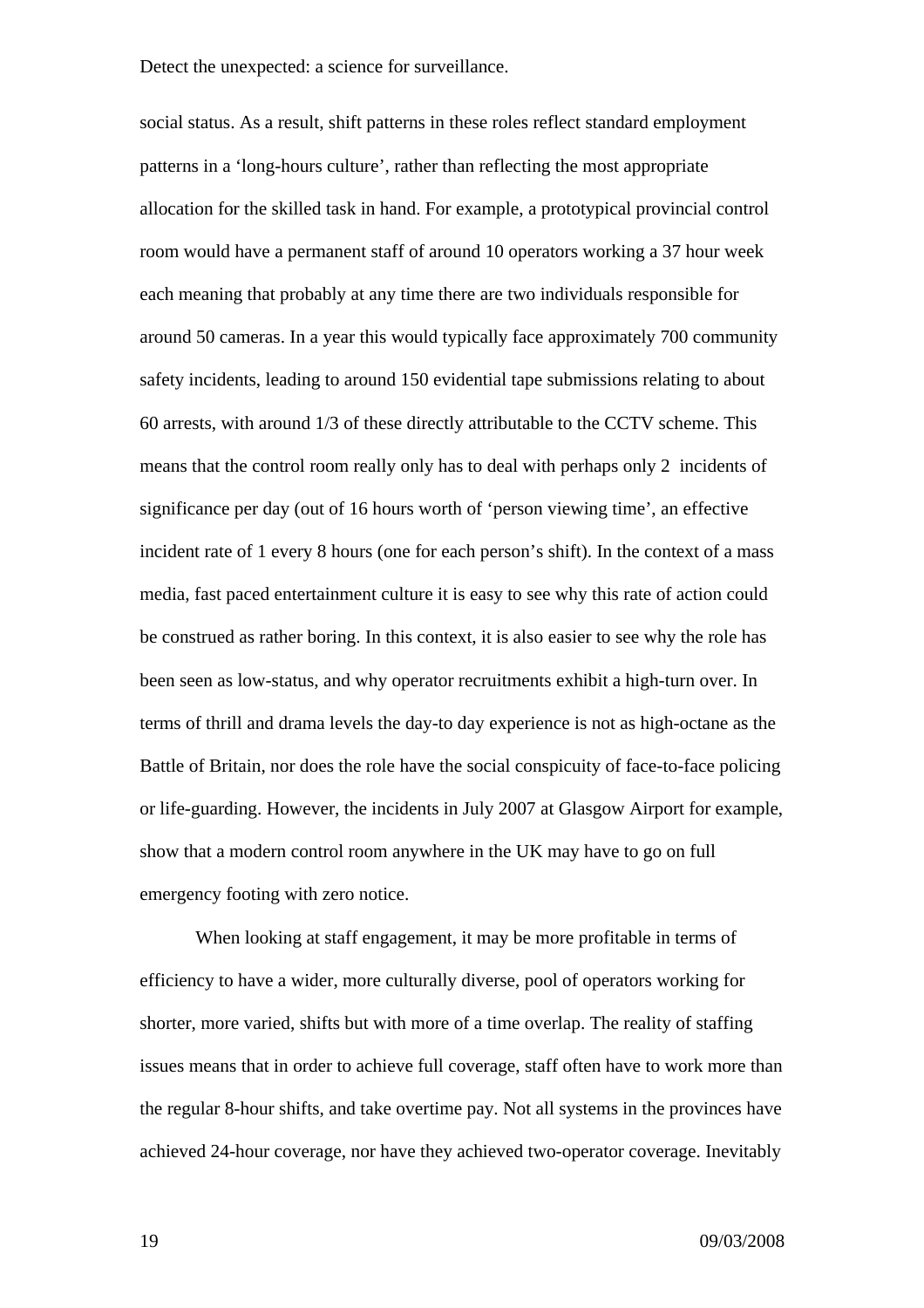the demographic profile of the operator pool is restricted. A wide cultural pool of staff effectively immunises the groups against the danger of inappropriate stereotypes that can arise from 'in-group' processing effects in narrow social groups (e.g., Brown, 1996)[3]. Having a large, broad-based trained staff pool would make the team less vulnerable to depletions due to leaving, as more individuals would be available for cover. Staggered shift change-overs would help to ensure hand over of knowledge. To effect all of these changes, the decisions would have to be underpinned by a substantial and credible body of research informing policy, procedure and practice.

Simple analysis of actual performance statistics cannot form the sole basis for developing best practice. As a result of the perceptual phenomena we have reviewed, not all the incidents that should be tracked are detected and noted. To compound matters, the operators and evaluators will naturally not know what incidents and events they have missed; worse still the operators will still feel that they are performing better than they are – and probably better than their peers too (as we saw with the example of 'change blindness' blindness above from Levin *et al*. (2000)). The solution, as we have discussed, is to build a research programme of training and research using ecologically valid simulators as part as a wider agenda of continuing professional enhancement in policing. A professional status for operators (as has been begun with door supervisors in the UK) would be the first step in creating a culture of enhancing career prospects for operators. As the complexity of CCTV systems continues to evolve, the levels of expertise demanded of the operators is also continuously under upward pressure (e.g. camera control software problems are increasingly evident as systems move from simple analog to complex digital solutions (Hall, 2004)).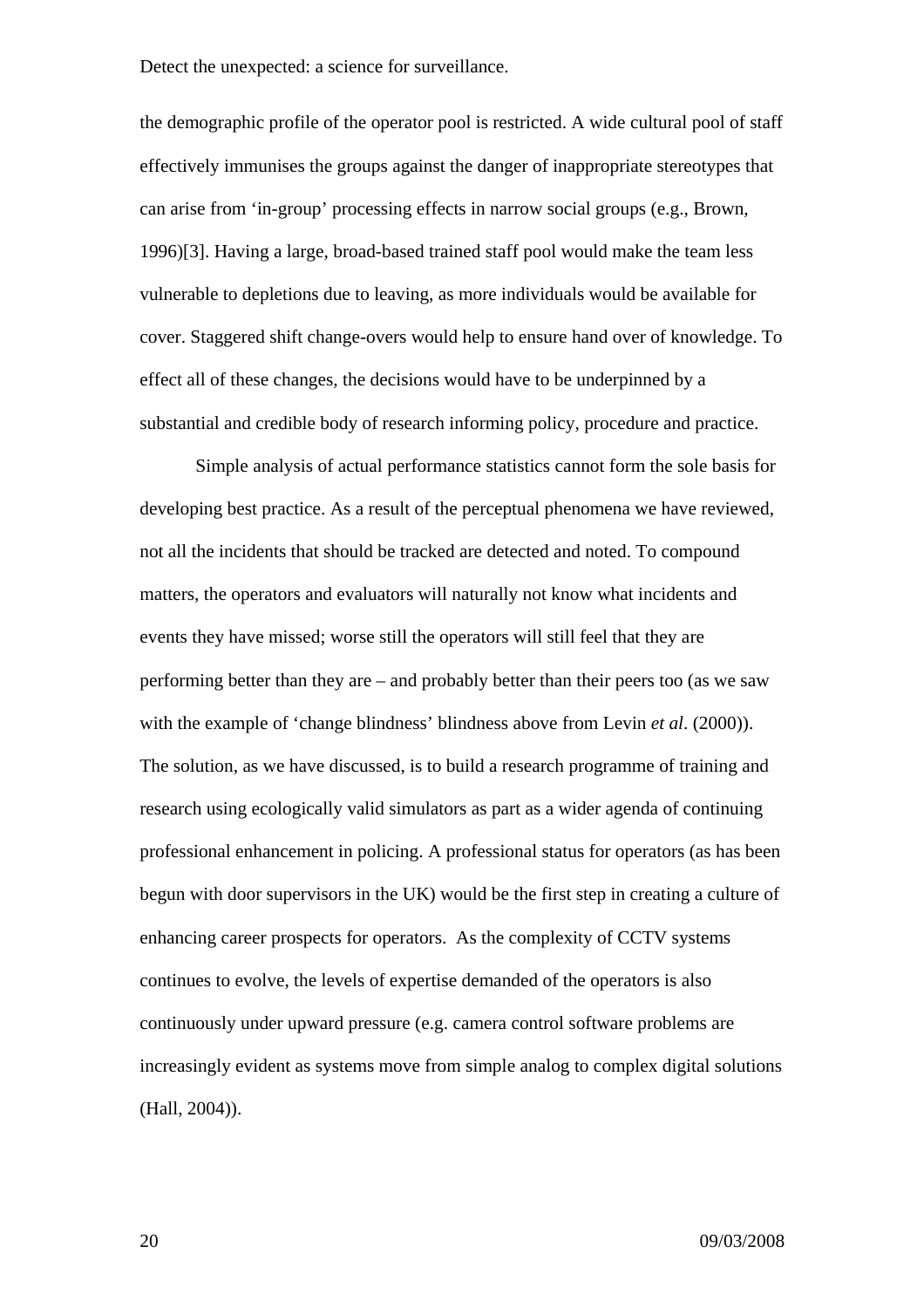One other aspect of digital systems that tackles the staffing problems head on is of course the development of 'smart systems'. The so-called 'second generation' surveillance systems (Surette, 2005) will apply computer vision monitoring software (e.g. Dee & Hogg, 2004; Fisher, Santos-Victor, and Crowley, 2005) to reduce activity on mundane operations and to trigger identification of potentially suspect behaviour. This should leave the operators free to have a more executive oversight of incoming material; but with the ability to drill down to the lowest levels of source material when the occasions demand. However, Surette (2005) notes that technology can result in cluttering up of the time available for the fulfilment of primary functions. In addition, it is noted that in order for such systems to be effective in the long term the detected behaviour must then be responded to. If the public become aware of a lack of response to independently observed crime then their faith in the overall system will be sorely tested. Automatic Number Plate Recognition (ANPR) already generates more 'hits' (unlicensed vehicles) than can be 'actioned', but this system is not really compromised by lack of immediate follow up since illegal cars are not obvious to the public. However, 'bus lane' violations are automatically detected by a CCTV system in Aberdeen but, due to lack of resources in follow up, the system (very conspicuously) has only resulted in a 10% conviction rate (Urquhart, 2005), thus weakening the perceived efficacy of the CCTV system. If violent crime or robbery is widely seen to occur within the sight of CCTV, but is not seen to be followed up swiftly, then faith in mass surveillance really will be challenged. CCTV seems to deter deliberate criminal activity (or at least displace it). However, emotionally charged crime such as street brawls still occur regularly under the noses of surveillance cameras (Williams and Johnstone, 2000; Walker, Kershaw and Nicholas,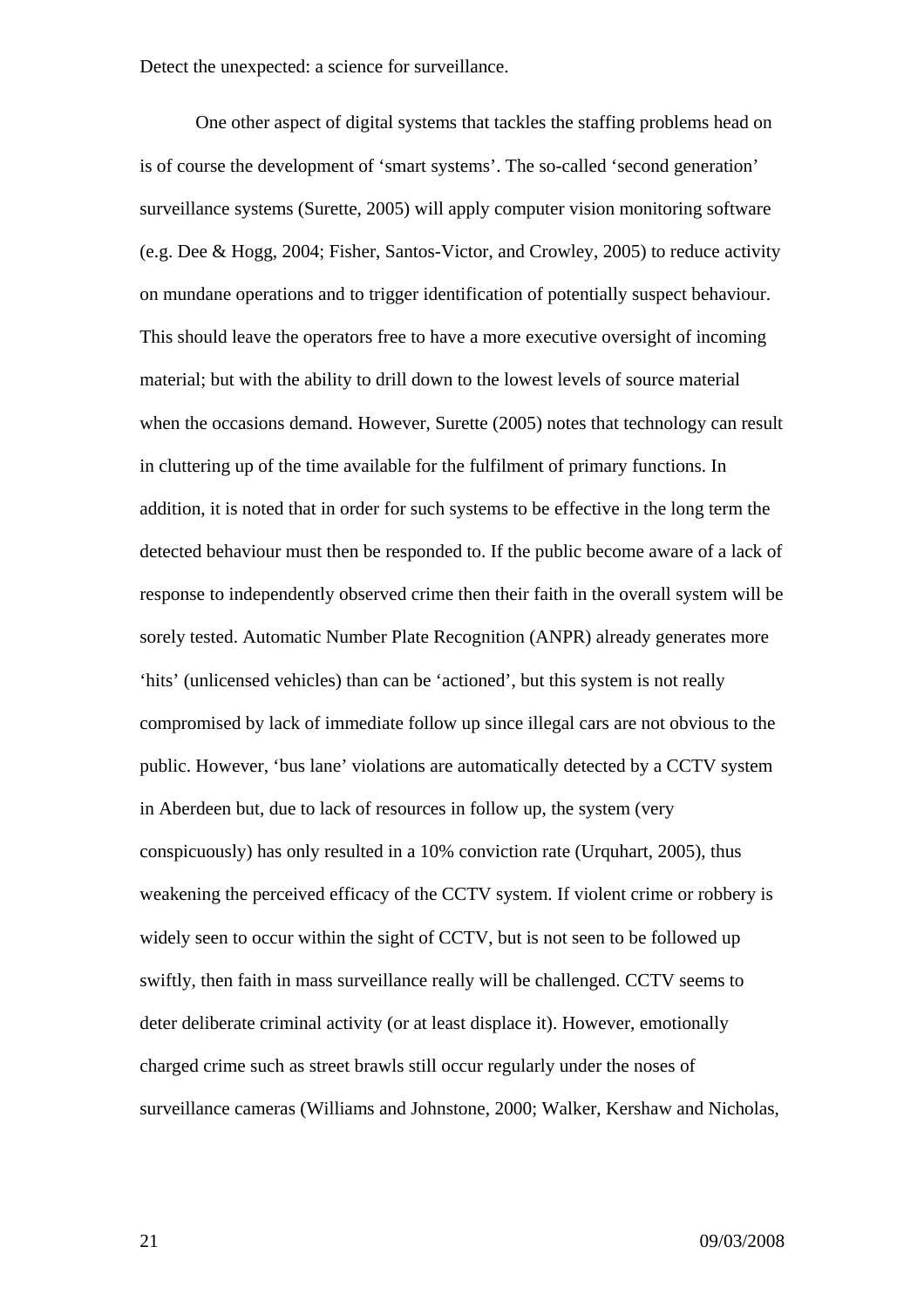2006). The lesson to take from these examples is that low-value or trivial data must be kept out of the system or it will impinge on the effectiveness of the system.

In addition to the volume of information in the system, the way that information is communicated about suspects is vital to ensure that the relevant information is transmitted and irrelevant or potentially confusing information is restricted. Despite all the work already done on eye-witness memory (e.g., MacLin, Zimmerman, Meissner, MacLin, Tredoux & Malpass, 2008), much remains to be learned about the appropriate methods to achieve the best way of reporting categories of descriptions such as face, height, weight, age, skin-colour (race), hair style, clothing, clothing-colour, for events as they continue to unfold. In post-event interviews, the 'cognitive interview' technique has shown how rich, vivid and accurate recall can be under ideal circumstances with a trained interviewer (Geiselman, Fisher, MacKinnon, Holland (1986). However, in the live pursuit context, there is no such luxury of time. Therefore the selection of the salient information is absolutely essential. Incorrect, or vague or misleading descriptions can result in misidentifications which have potentially disastrous consequences (e.g. IPCC, 2007).

It remains an empirical question as to what features observers should concentrate on when describing and relaying information about suspects: for example: gender, clothing and height etc.. Developing a robust standard descriptive terminology will be a vital first step forward in crime prevention, detection and arrest and prosecution. (e.g. to how to best describe structural features cheekbones, nose, hair style, clothing). This could and should be empirically determined. Such a methodology would alleviate the worst difficulties associated with the own-race-bias (see Meissner and Brigham, 2001 for a review) where inexperience in dealing with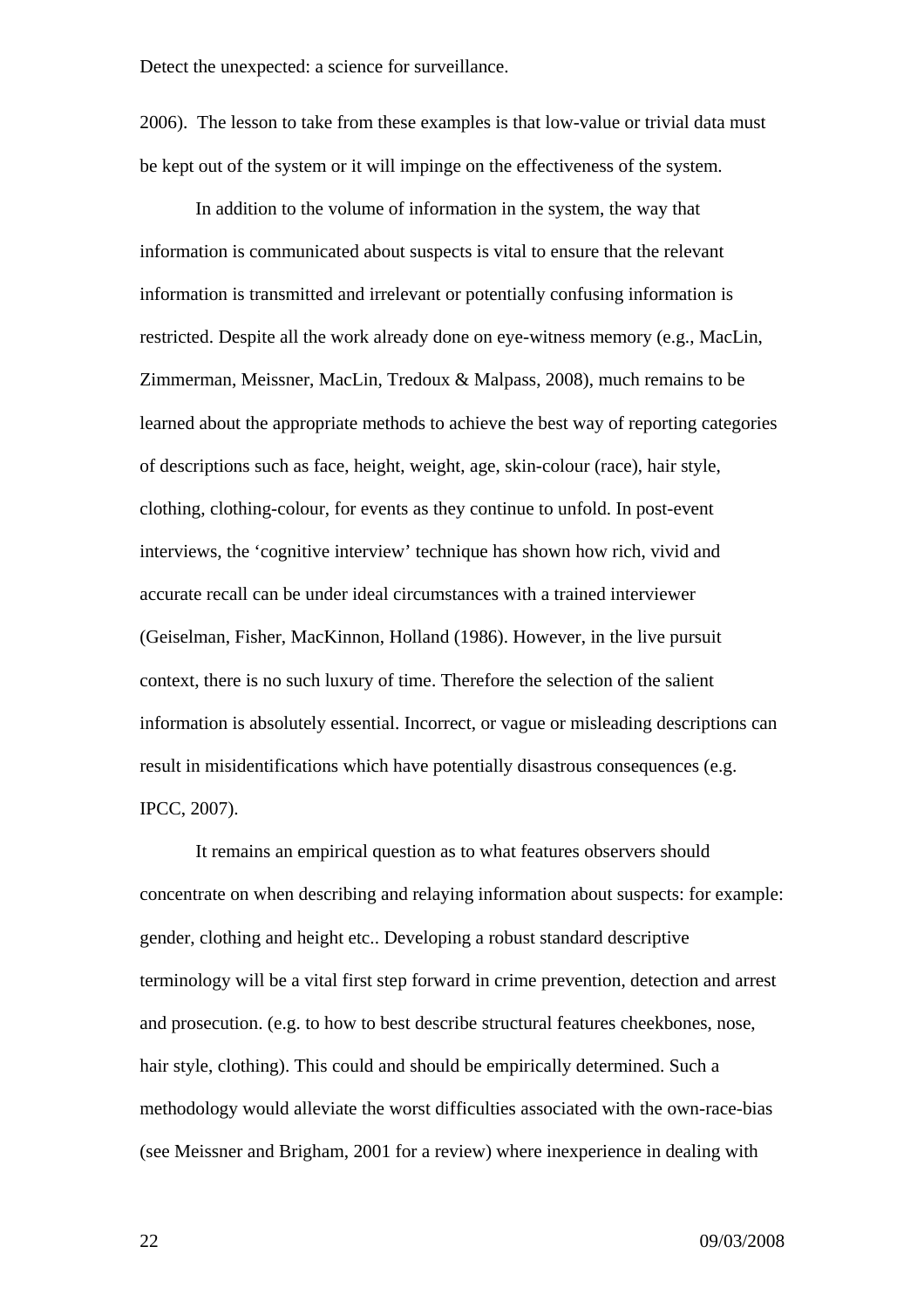the structural nuances of 'unfamiliar-race' faces can lead to a loss of discriminative power. By generating a consistent, widely accepted, lexicon of descriptive terms it should be possible to reduce inter-observer variation in descriptions and identifications and thus minimise false-alarms and maximise correct detections.

 Information, of course, flows in various ways from control room to individuals on the ground. The bandwidth of information systems has dramatically increased so that actual video footage can be streamed to mobile devices 'on the ground'. This has the benefit of removing the possibility for descriptions getting 'lost in translation' from image to phone or radio. Rather than simple 'mug shot' photographs, it is possible to provide multiple views of a face, or even moving head and shoulders shots, including full-face, ¾ and profile. So far, it is has not been shown that this additional information provides any substantial benefits for line-up judgments (Darling, Valentine, & Memon (2007). Because field work is typically very different to line-up judgments, additional research would be required to establish whether the additional time taken to transfer and then inspect multiple or moving views of a face would deliver real benefits in the field (presumably field agents would prefer to have the extra information). In the context of abstract data visualisation, most users prefer to see complex dimensions in a data set presentation (by adding colour, depth, motion etc.) rather than seeing simpler displays, but what is less clear is whether this preference actually enhances interpretative performance (e.g., Fischer, 2000). For example using 3-D depth from motion does not appear to help unusual data points 'emerge' from data sets, yet users may well assume that they would be easier to see under 3-D conditions (Shovman, Szymkowiak, Bown and Scott-Brown, 2008). The additional time taken to inspect multiple views (or even a rotating view of a face) may not be practical in the context of fast-developing incidents on the ground.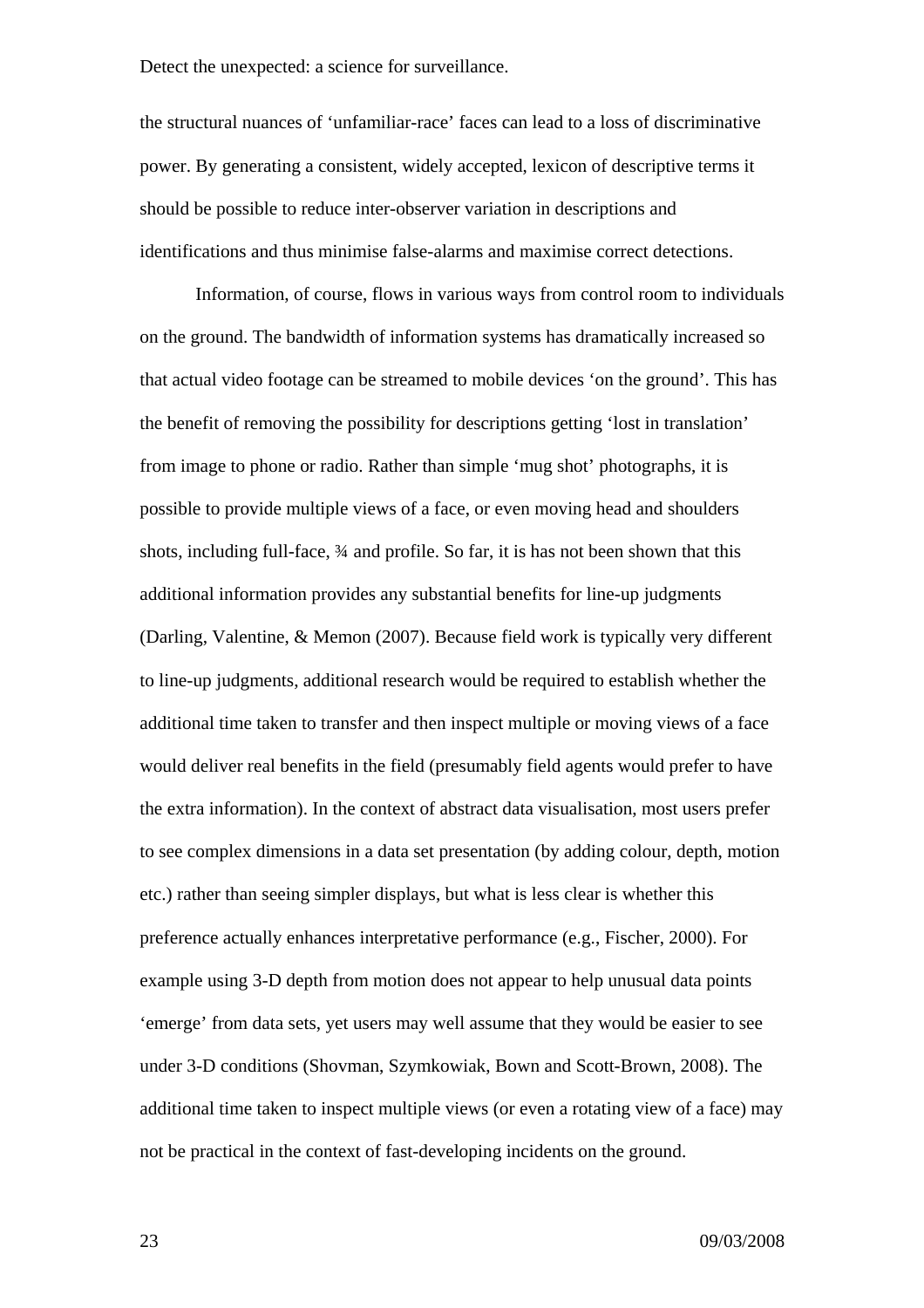The use of colour in descriptions is particularly amenable to a rigorous research agenda focussed on establishing precisely when and where it should be included in surveillance and in reporting contexts. In the context of face recognition, Bruce *et al*., (1999) showed that rendering unfamiliar faces in colour as opposed to monochrome gave no benefit in subsequent recall performance. Likewise, Scott-Brown and Mann (2005) showed no colour benefit over monochrome for detection of suspicious behaviour. The reliability of colour as a tool in surveillance is almost universally assumed by the public (e.g. Davies and Thasen, 2000), yet video cameras do not accurately reproduce colour in all lighting contexts [4]. In conditions of poor light, these reproduction problems are particularly noticeable to the extent that some CCTV operators prefer to display images in monochrome even though they have colour systems (personal observations from interviews with practitioners conducted by the authors). As an evidence base in court, colour has obvious benefits for the purposes of identification. However, in the field and in ongoing surveillance and pursuit colour may potentially mislead the team if the equipment generates an illusion of colour specificity that is not reflected in the natural scene. In the context of multi agency pursuit and surveillance, as many as 1 in 6 of the team may have some form of anomalous colour vision (i.e. colour blindness, e.g. Blake and Sekuler, 2005) unless this is screened out at recruitment. Therefore, care must be taken not place unrealistic expectations on the precision of colour descriptions in surveillance context, particularly when lighting and reproduction systems can introduce large variations in perceived colour. A continued effort in Applied Psychology can tell us about the usefulness of colour information in face recognition, it can also reveal how much about structural information of the face we could and should use in encoding and retrieval of face identification information from memory.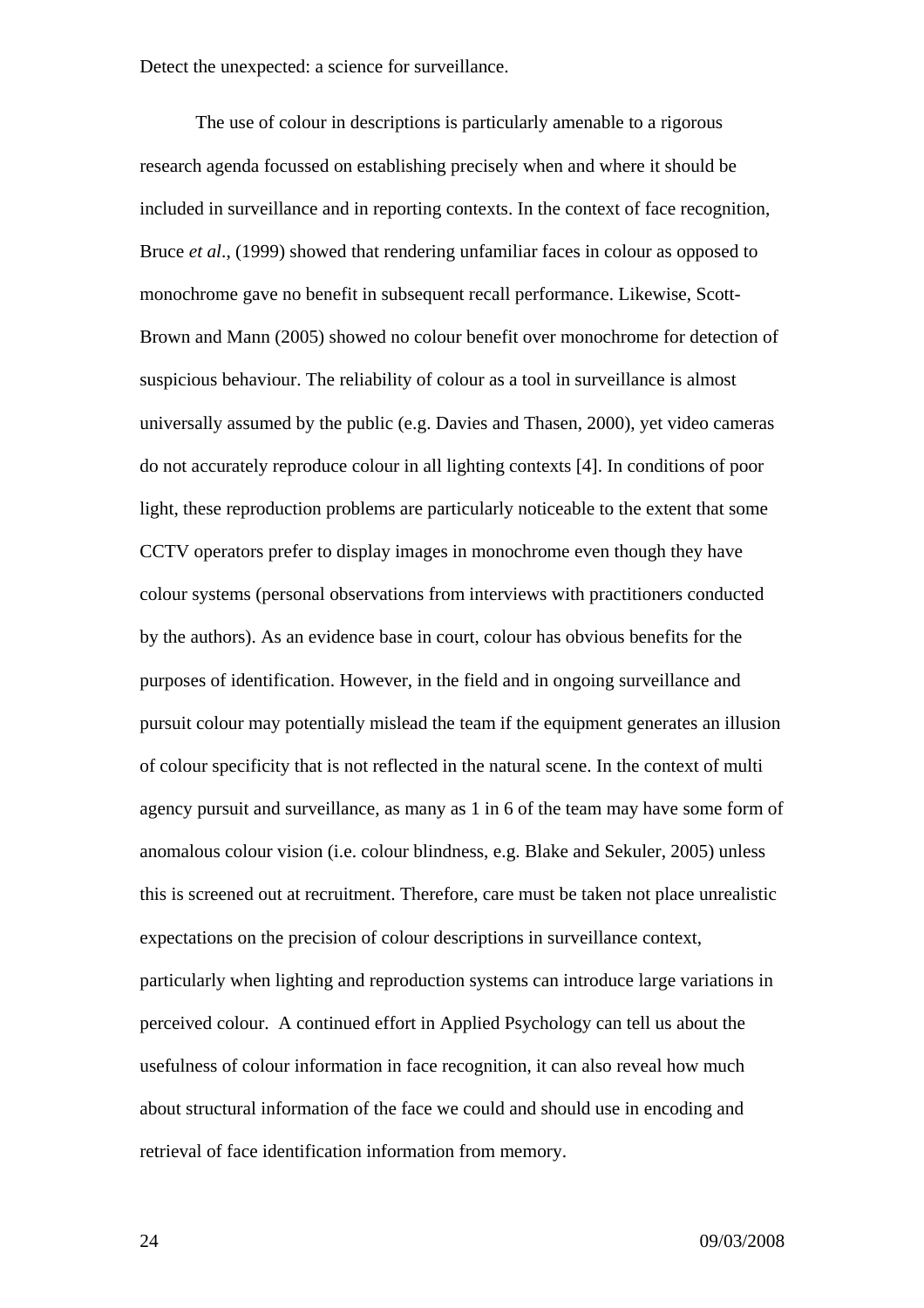Operation rooms are only as good as the staff employed in them. Vast quantities of data that are recorded in any 24-hour period require interpretation and decisions as to whether behaviour is normal or not. As we have discussed above, one of the classic heuristics that humans use in such a complex task is the formation of stereotypes to simplify the world around them (e.g., Brown, 1996). This may have negative effects when looking for suspects and having little time to scrutinise large volumes of data. Williams and Johnstone (2000) note that CCTV operators are liable to ascribe negative stereotypes to social 'outgroups' (e.g. 'hoodies', 'youths'), and consequently single out these groups for surveillance out of proportion to the threat that they pose [5]. This requires control rooms to be properly managed by trained staff who have an overview position and thus are able to moderate operator overzealousness. In the long term, appropriate training based on social diversity can eliminate much of the negative effect of inappropriate stereotyping. Spotting the out of the ordinary needs expert knowledge of the way things should look and the way people should behave. Much of this can be predictable if the observers know normal routines and details intimately. Indeed, experienced operators claim to 'get a gut feeling' about certain individuals or groups who are safe or dangerous (Manchester and London CCTV Staff, Personal communication 2006, 2007). Incidentally, this chimes with observations made by experts in other fields of visual expertise (see Gladwell, 2005 for an engaging overview). Shift patterns in control rooms can be arranged to exploit this expertise. Operators can be trained to have detailed local knowledge with a combination of in-control-room training and on-the-street familiarisation via vehicle and via walkabout. This would include night-time training, because streets that operators may know very well from daytime experience may be radically different at evenings and weekends. Only by experiencing the sights and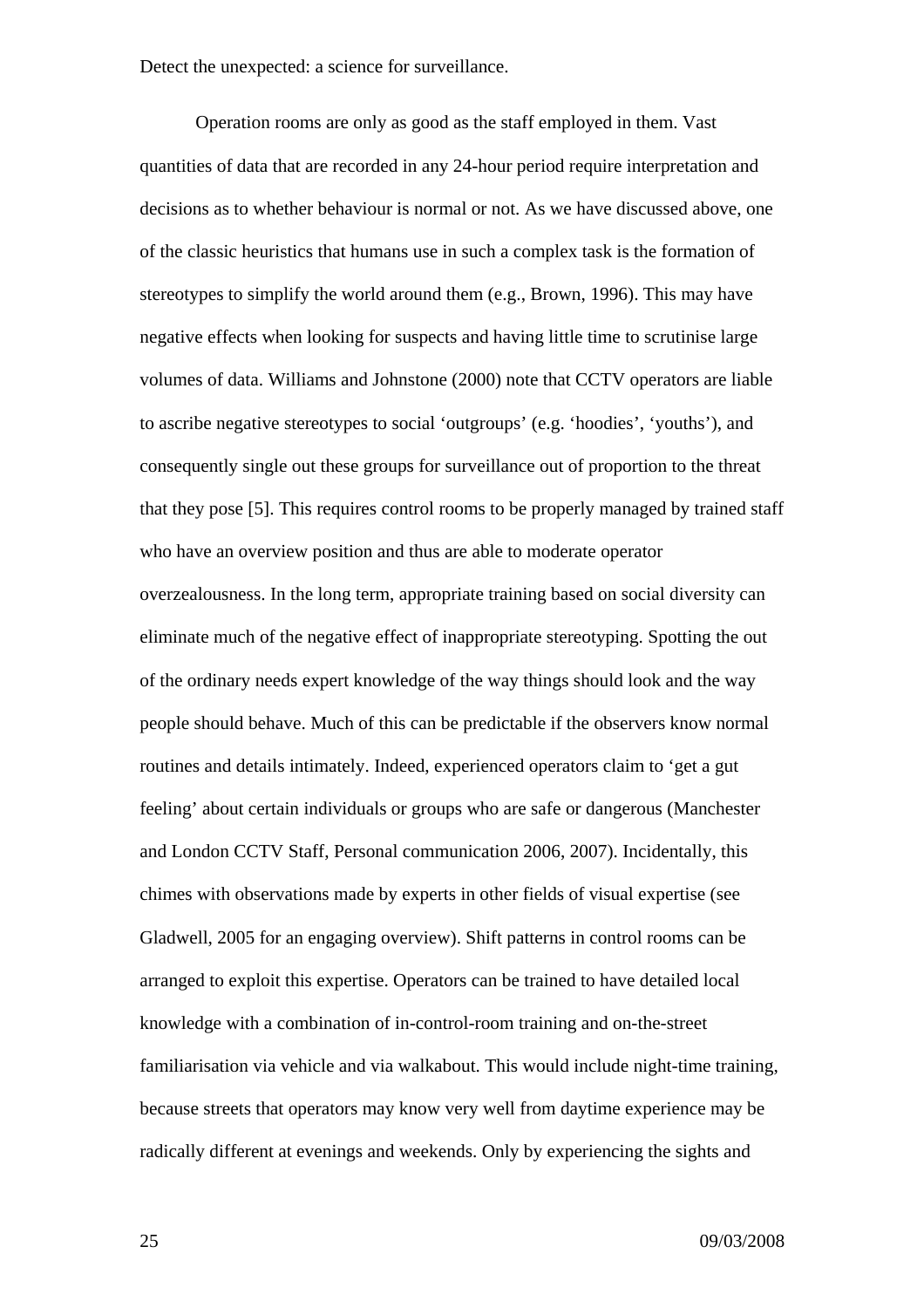sounds of the target areas in person can operators have a true perspective of the area in its wider context when called upon to make real-time speeded decisions in rapidly emerging situations.

Given the increased reliance on multiple camera systems, the individual operators do not have time to follow up every suspicious hunch played out in front of them. Currently most systems only store a time-lapse version of events from cameras that aren't directly being observed on the operator PC monitor or on the 'video wall' of the control room. We suggest that a digital video 'marking' system could allow operators to flag up given camera views over time for subsequent (post-event) analysis if events do unfold in a more dramatic or unfortunate way. This would allow for full-frame full-motion storage of camera footage even if the operator then switches to other cameras for further searching. The ability to set a 'mindsight marker' (to use the terminology described by Rensink (2000) earlier) would be particularly useful in 'second-generation' CCTV systems (Surette, 2005). By storing digital 'markers' or 'flags' to events that do and do not escalate into full blown situations, it would be possible to retrospectively profile the 'sensitivity' (Green and Swets, 1966) of individual operators. The powerful statistical technique known as Signal Detection Theory assesses the proportion of 'Hits' to 'False alarms' (i.e. the ratio of correct detection versus 'cry wolf') has been seen to provide a powerful statistical tool for evaluating operator efficiency (Troscianko, Holmes, Stillman, Mirmehdi, Wright and Wilson, 2004).

## **Discussion**

Modern surveillance technology is highly complex and powerful. However, this complexity is dwarfed by the complexity and power of the individual human visual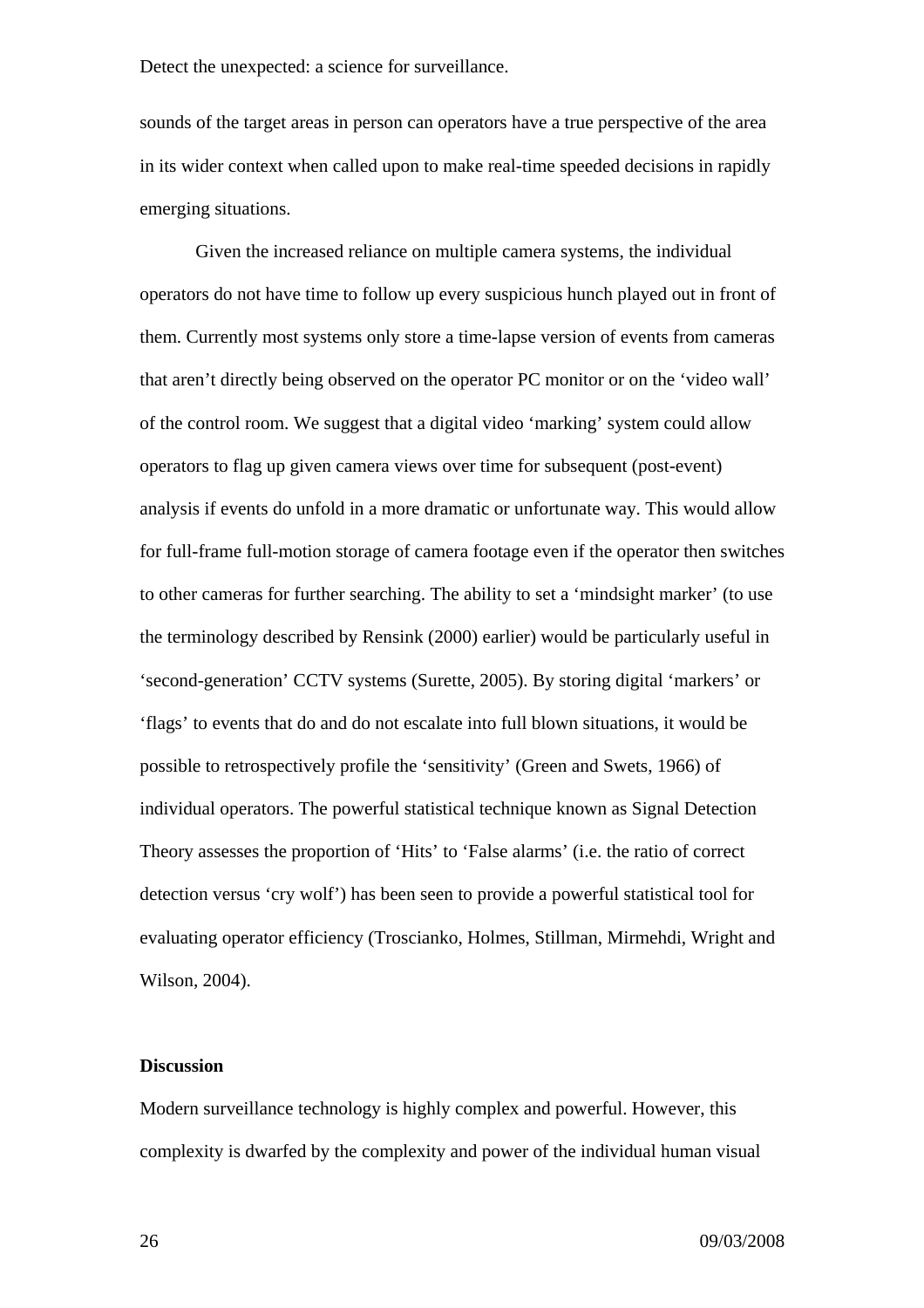and cognitive decision making systems. Surveillance related tasks are set of course in intra-individual (individual identification), intra-group (junior and senior officer interactions) and inter group contexts (relations between the police and other groups). These added layers of complexity expand the overall problem exponentially in modern society. As technology advances and society becomes ever-larger and complex (e.g., Moore, 1965), our need to understand and unravel the growing complexity of the human interface also grows. The biggest strength of the human operator is to make conscious decisions, and apply the role of context to narrow down the computational complexity present in the incoming information. This strength also contains the flip-side of selective attention – namely the potential for too narrow a focus of attention via over-focussing or via attentional-set – leading to change blindness in the worst cases. Much practical insight can be gained by studying the system at work in relevant, cognitively demanding, situations. This essential process is beginning to happen in vision science (e.g. Troscianko *et al*., 2004). Only in this way, can the human-system interface be optimised to maximise correct detections, and minimise false alarms and incorrect decisions.

Critical incident decision problems also exist for the operators and command staff who have detection and executive functions in a large CCTV control rooms. Modern city centre surveillance systems such as those installed in Manchester and London use state of the art equipment and highly skilled operators. However as technological capabilities improve over time, care must be taken to ensure that the keystone of the whole system – the human-machine interface – is also continuously improved to keep pace with hardware development. In particular developments must take account of the differential viewing characteristics of police, council and commercial users –each of which has different agendas or tasks (e.g. Cronin and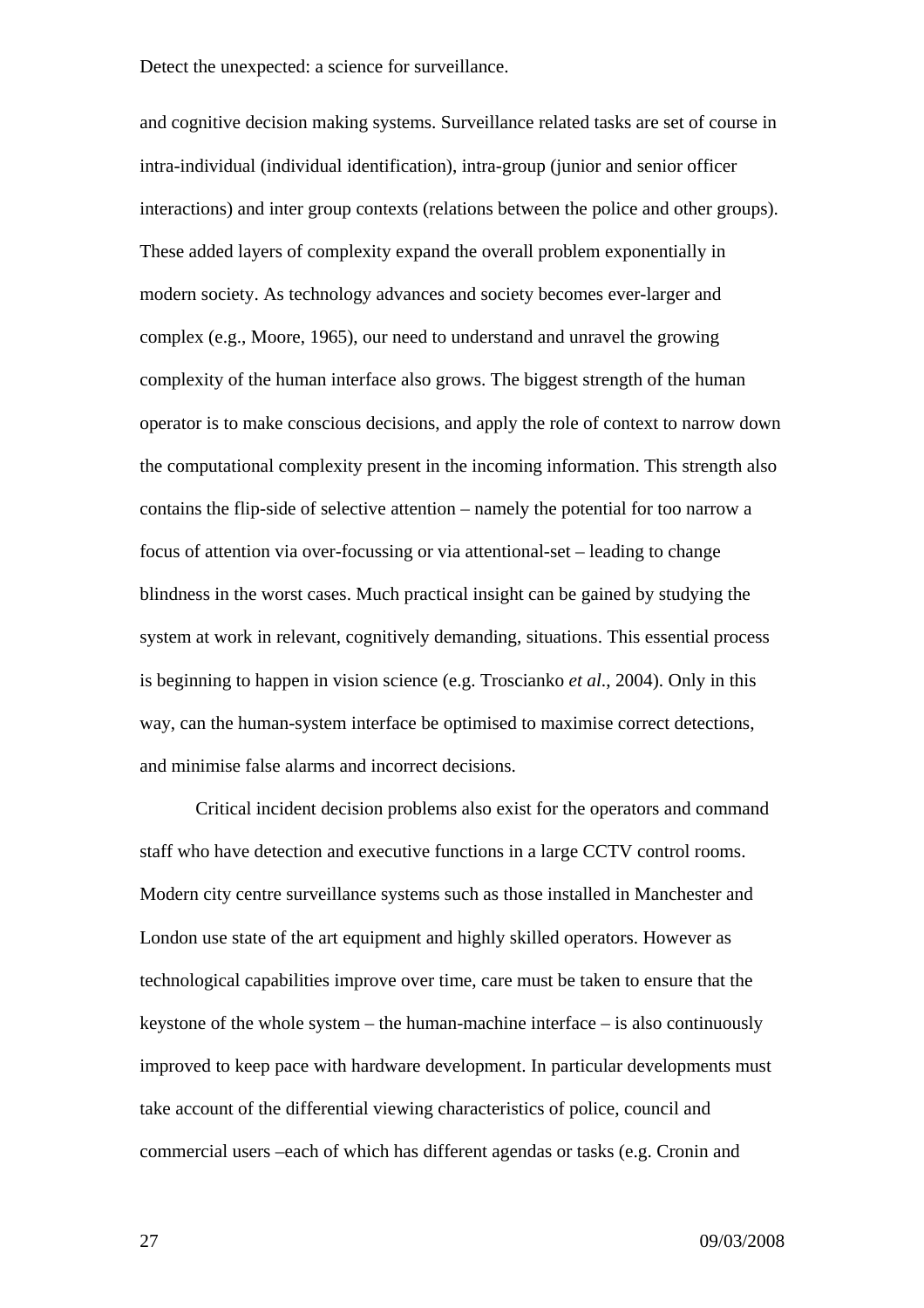Reicher, 2006). Incidentally, in this context, the tendency for CCTV control rooms to be jointly run with council staff appears to be desirable on a number of levels (e.g. by broadening the range of stakeholders in a system and widening the institutional culture(s) within the control room environment).

We are arguing for an enhancement in the way that police utilise individual and group level identifications, such that police officers (and other individuals) at strategic, tactical and operational levels of command are made aware of the improved possibilities of correct versus incorrect identifications by officers utilising the range of technology that is available to identify suspects in both individual and group/crowd situations. This requires an understanding of the need for operational staff to be made aware of the relevant psychological processes, and how they affect the work environment. This holistic approach should ensure that designers, procurers, managers and day to day operators are fully conversant with the issues that may arise in relying on this technology in policing activity including: investigation, use of information/intelligence, decisions to arrest and prosecute, and presentation of evidence in subsequent court proceedings. This would provide the best opportunity for all the elements of the Criminal Justice System to work together to ensure that investigations are as seamless as possible.

This informed, scientific, approach to surveillance, detection and decisionmaking, should feed into the public understanding of these processes. Misconceptions about process should be challenged, illusions explained, and processes better understood. In this way, public acceptance of surveillance will be enhanced or (at least maintained), and errors reduced or eliminated. In spite of the proliferation of CCTV, academic interest in the topic has been politely described as 'rather slight' by Williams and Johnstone (2000). However, insights uncovered in the context of an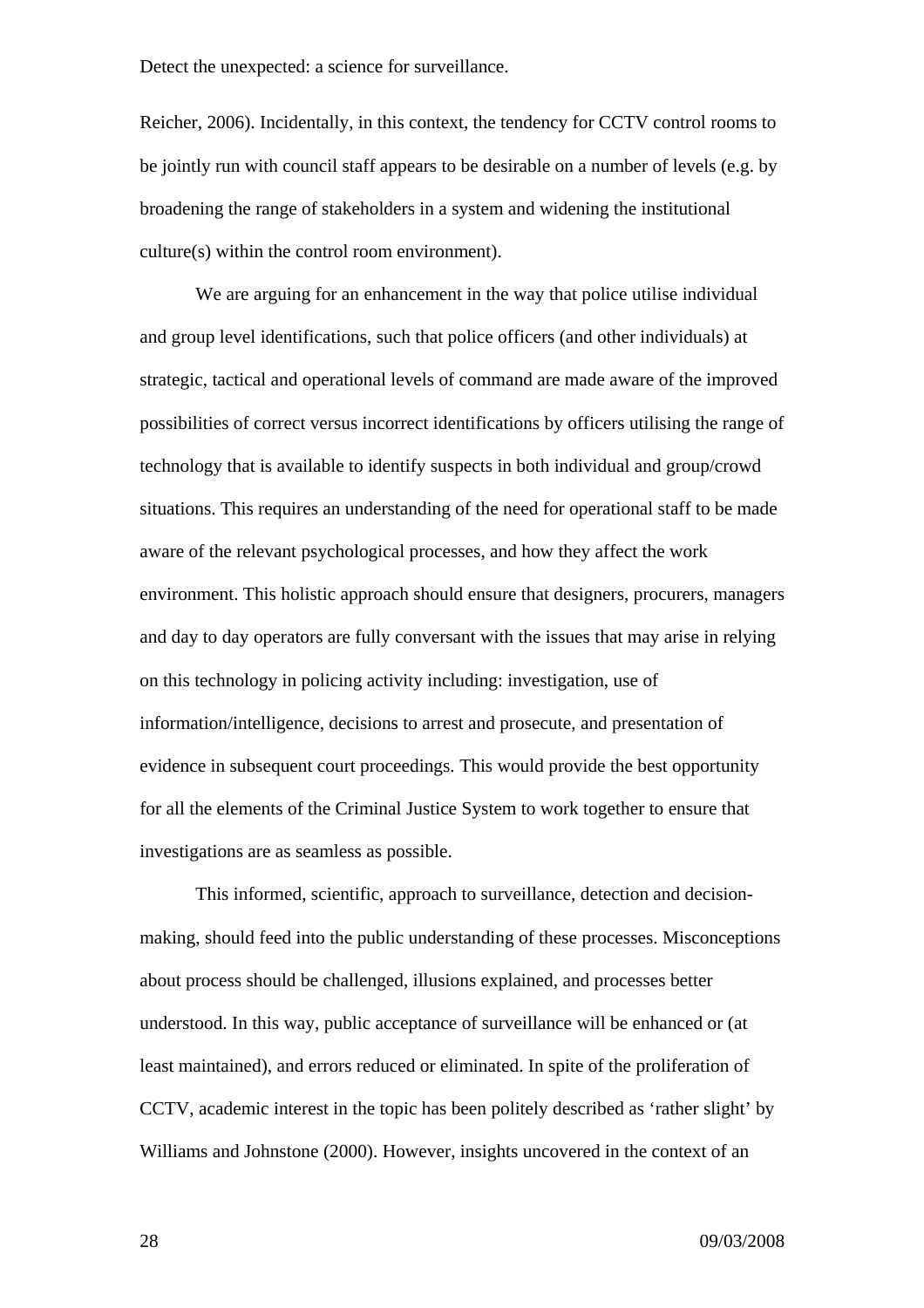experimental laboratory can have relevance to the decisions made by officers, support staff and others involved in policing both the daytime and night time economies. How these individual decisions are made, in the context of the groups that people work and operate in, will be a critical research area to investigate in the future. To be successful, the investigations should form part of a wide-ranging collaborative research agenda. Computer based surveillance simulators can give the experimental credibility required to convince the scientists whether policy, procedure and practice changes are measurably superior. If scientists are convinced, then they can try to convince the practitioners. Artificial simulators are an essential part of this process of quality enhancement because highly stretched policing authorities cannot afford to test a multitude of operational options by directly pitching 'experimental trials' straight into real operations rooms. There is a requirement to try and assess the benefits via simulations in the first instance. These environments have no negative consequences for incorrect outcomes and the tests will not jeopardise mission critical events.

A scientific approach to surveillance needs to incorporate reasoning and thought processes of the personnel throughout the organisation. This need has been most prominently advanced by scientists in the newly emerging field of 'Visual Analytics' (e.g., Thomas, & Cook, 2005). This discipline represents the convergence of cognitive sciences, mathematics and computer science in a concerted attempt to develop novel technological solutions to the ever-increasing volume and complexity of information streams. However much of the current research in this discipline is focussed on the development of new visualisation techniques based on exploiting the maximum power and complexity of modern computer graphics hardware and software largely for their own sake. A recent National Institutes of Health/National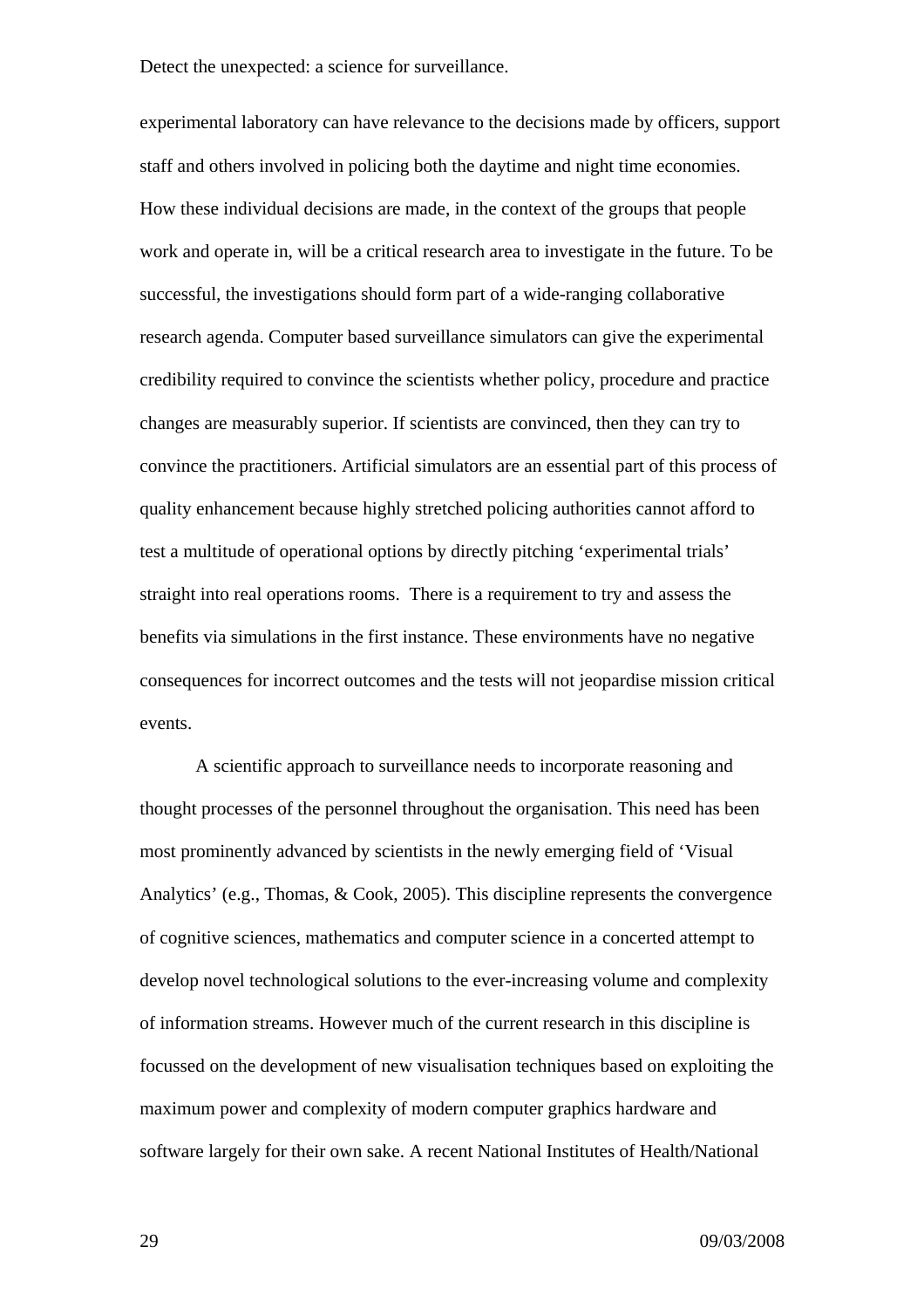Science Foundation (USA) report (Johnson *et al.*, 2006) points out, however, that this is often done at the expense of ensuring a sufficient grounding in basic research (e.g., psychophysics, perception and cognition) or at the expense of servicing a clear and present need (e.g. medical engineering, fluid dynamics, surveillance). The best visualisation techniques need not necessarily be the most technologically advanced; they need to be the most suited to the abilities of the user and to be appropriate and clearly evaluated as reliable. Although Surette (2005) has already documented the genesis of second generation CCTV systems that automatically detect suspect behaviour. We suggest that the target should be 'third generation' systems that dynamically inform the monitoring and evaluation of the full data stream of information impinging on control rooms: video, audio, voice data, digital data, operational communications and so on.

To make a visual analytic research agenda work, Police and related agencies must work as closely as possible to minimise the risk of important information/intelligence being lost in various policing information systems (as identified during the 9/11 Commission Report (e.g., Walker, 2004). At the same time, Police and related agencies must actively engage in research activities (e.g. UK: Scottish Institute for Policing Research, Home Office Scientific Development Branch, Surveillance, Evaluation, Research, Validation, and Exploitation (EPSRC Research Council Funded Network), US: Department of Homeland Security, The National Visualization and Analytics Center (NVAC™), National Institutes of Health, National Science Foundation).

In sum, we are arguing for a programme FOR research rather than OF research dedicated to the need to understand these complex interactions. This requires investigators not to simply follow existing programmes of research; rather to develop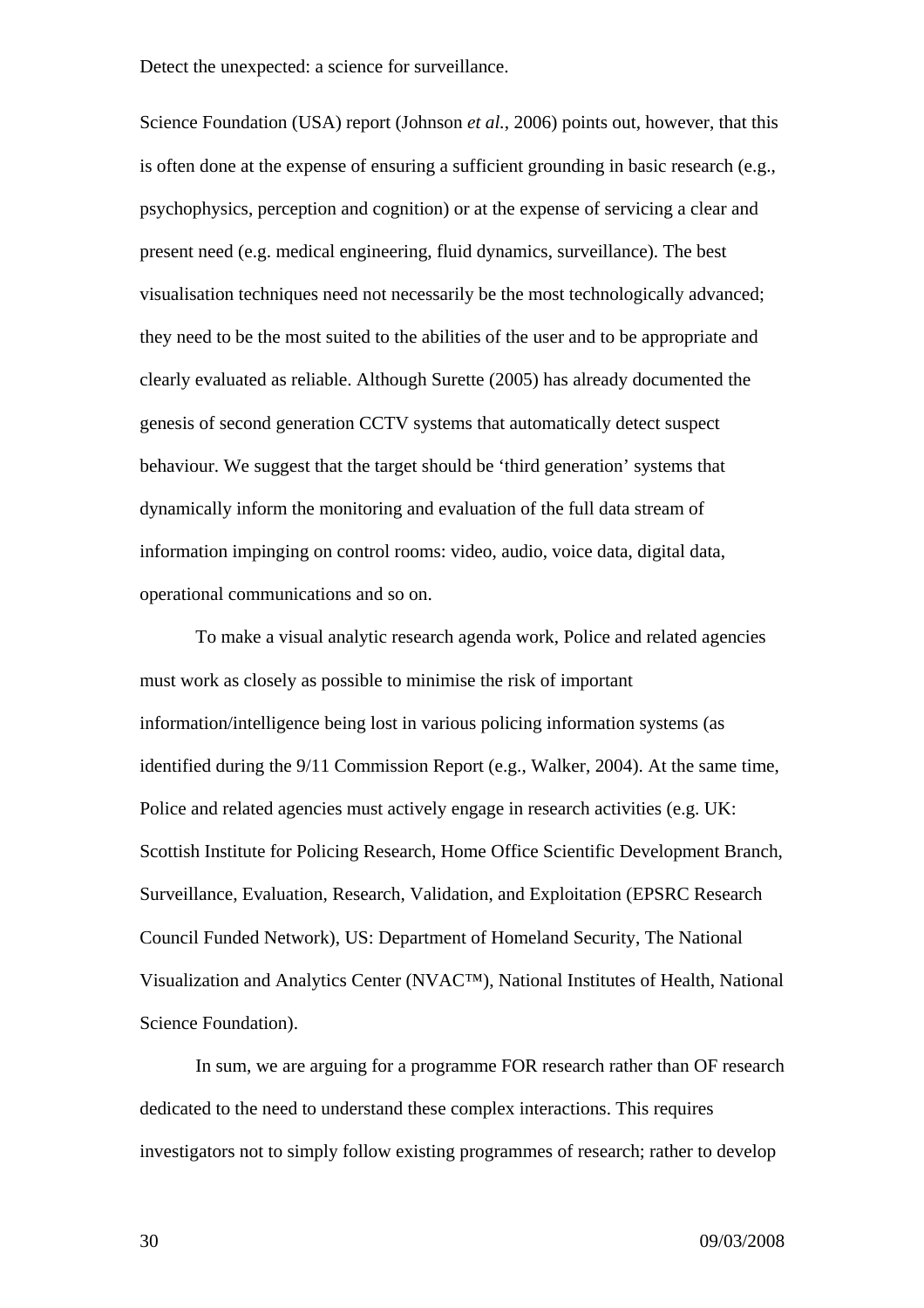programme areas for research. For example topics for exploration could include: visual analytics; control room technology; decision making in structured groups; issues around accountability; issues relating to unfamiliar faces; performance under stress and fatigue, and so on. Future funding programmes should reflect these priorities and focus on uniting the outputs of different disciplines. Denzin (1988) makes the point that researchers should avoid being constrained by the methods they use when formulating their research questions. There can be a tendency/inclination for investigators only to measure what is easy to measure, or only to measure what they know how to measure (particularly when making the transition from the laboratory to the field). The halfway house from 'lab' to field is the immersive environment, it provides a very flexible extendible, inexhaustible method for training. In the same way the immersive environment permits data collection in a controlled manner (like the laboratory) but in more ecologically valid settings (like the real world). The quickest solution to avoiding the method trap posed by Denzin (1988) is to engage in multidisciplinary research (this builds capacity more quickly and with a larger scope than simply using a single investigator to ask all the questions). Multidisciplinary work is regularly used in vision science where neuroscience, behavioural science and psychophysics unite to triangulate their findings to reach new conclusions. To achieve such a programme FOR applied surveillance research, there needs to be better interaction between practitioners and academics – both by academics inviting practitioners into the laboratories and by police inviting researchers in to see the problems.

In addition to ongoing research, there is a need for dissemination in language appropriate for field practitioners, policy makers, managers and the general public. Currently most research is published in academic psychological journals with a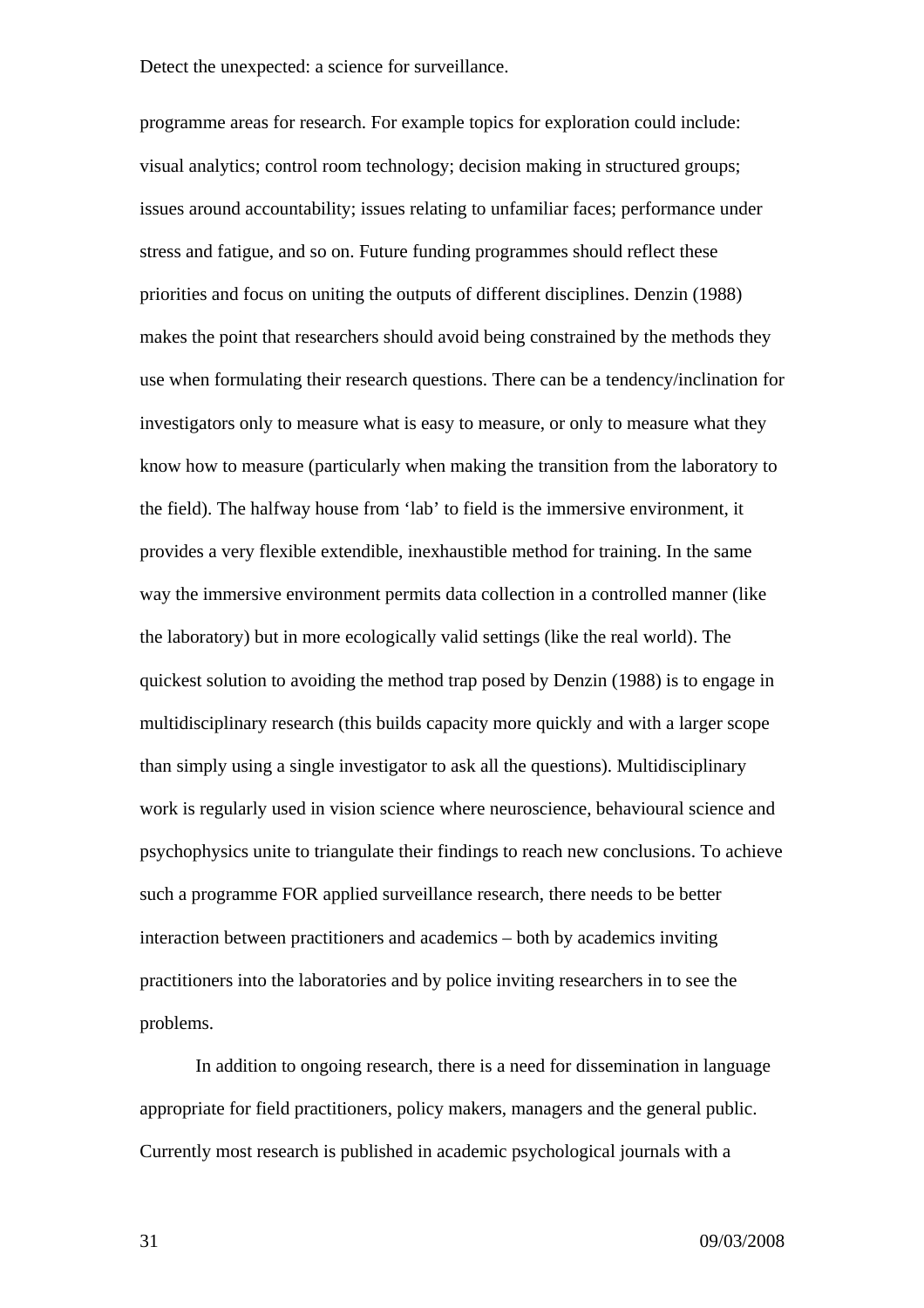limited readership – and is written in what can politely be described as a less than optimally accessible style for the non-specialist. Police and academic communications and collaborations should be seen as part of a wider agenda for the improved status of public understanding of science. Funding bodies already grade and evaluate research proposals with wider dissemination in mind, however they are in a position to engineer much closer collaborations by inviting or requiring collaborations as a condition of funding, or even as the basis of funding. The first obligation of the research community is the dissemination of contemporary research to practitioners in a format that is both readily accessible and readily applicable. To date, this is an area that is sadly seen as a subsidiary priority in research laboratories across campuses; (Gladwell, 2005 and Wiseman, 2004) are notable exceptions.

The key message for surveillance practitioners and policymakers is fundamentally about the nature of the human visual system. There is a preconception in the media, and the public in general, that the eye and brain act like a camera, and that human memory acts like a video recorder – slavishly recording the perceived events with 100% accuracy and in hi resolution format. The brain then dutifully evaluates the information incoming and provides error free analysis. Of course the reality is that the human brain's solution to the complexity of the environment is to use short-cuts, heuristics, and even stereotypes to simplify the decision making process (as so vividly described by Gladwell, (2005) who gives the process the name of 'thin-slicing'). Most of the time this works reasonably effectively but often in the modern world, our cognitive apparatus is not up to the job. The sooner we can fully document and understand the limitations of the human apparatus, the sooner we can develop better strategies for effective and efficient surveillance in the context of an overall policing strategy.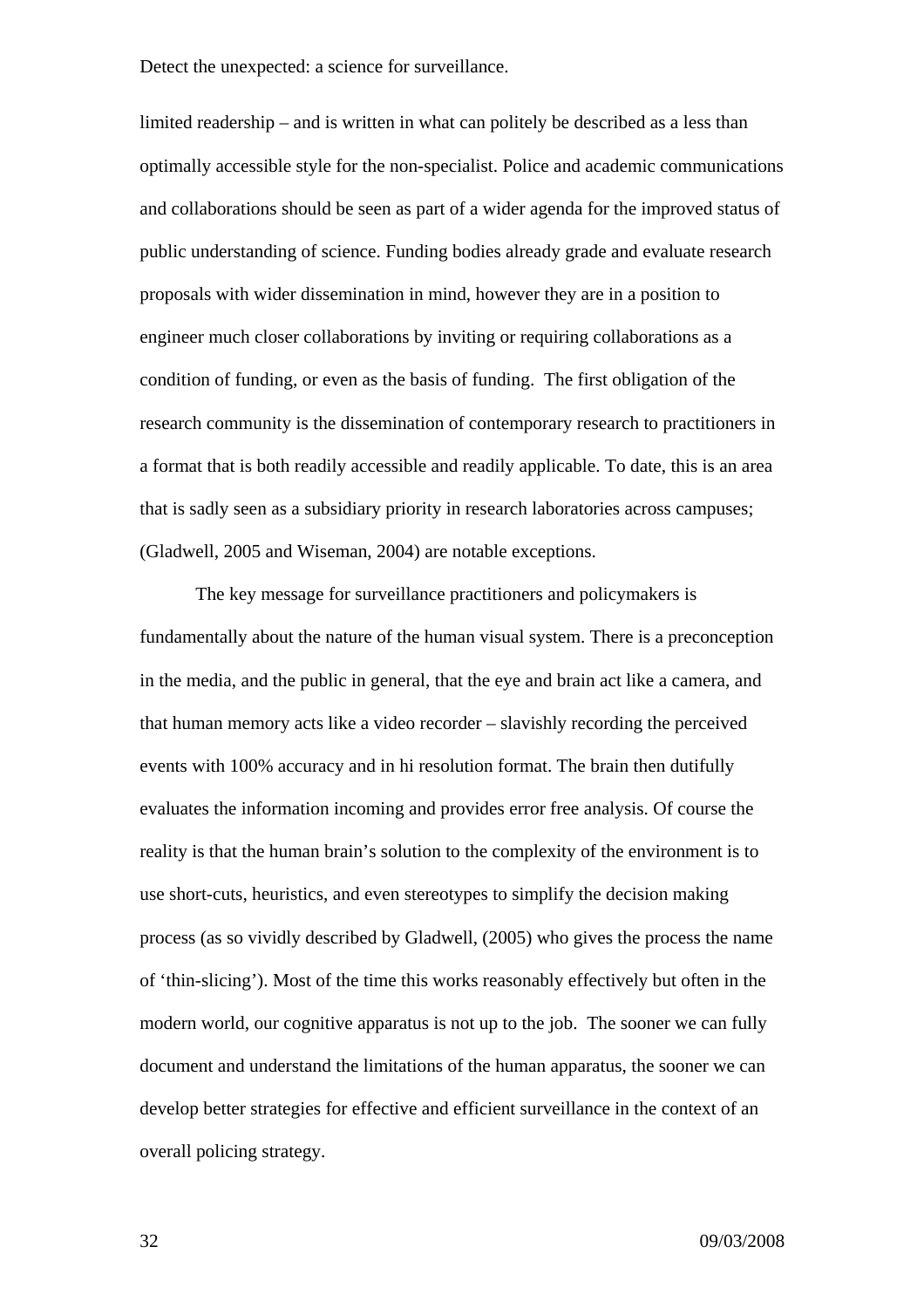Whether the detection is made by humans or by machine, a greater quantification of the limits of human performance underpinned by a theoretically well founded understanding of the evolutionary context of violent behaviour (Buss, 1999; New, Cosmides and Tooby 2007; Scott-Brown and Cronin, 2007) can help operators and police in interpreting and understanding the events unfolding before them. The message is that we should not allow ourselves to be seduced by the technology. It is all too easy to assume that bigger, more-vivid, displays with more information will allow transmission of more information, but there is only so much that we can attend to. In conclusion an informed research based awareness of the consequences of attentional focus (e.g., attentional set, retrieval induced forgetting) the potential for misperception (e.g., change blindness, inattentional blindness, change blindness blindness) and the shortcuts used by our brains (e.g., stereotypes, thin-slicing) is the best defence against misdirection and complexity in the modern security and policing environment. Word Count [8540]

### **References**

- Anderson, M. C., Bjork, R. A., and Bjork, E. L. (1994), Remembering can cause forgetting: Retrieval dynamics in long-term memory. *Journal of Experimental Psychology: Learning, Memory, & Cognition*, Vol. 20, pp. 1063-1087.
- Angelone, B. L., Levin, D.T., and Simons, D.J. (2003), The relationship between change detection and recognition of centrally attended objects in motion pictures. *Perception,* Vol. 32 No. 8, pp. 947-962.
- Barkow, J., Cosmides, L. and Tooby, J. (1992), *The Adapted Mind: Evolutionary psychology and the generation of culture.* NY: Oxford University Press.
- Baldwin, R. (1994), Training for the Management of Major Emergencies. *Disaster Prevention and Management* Vol. 3 No.1, pp. 16-23.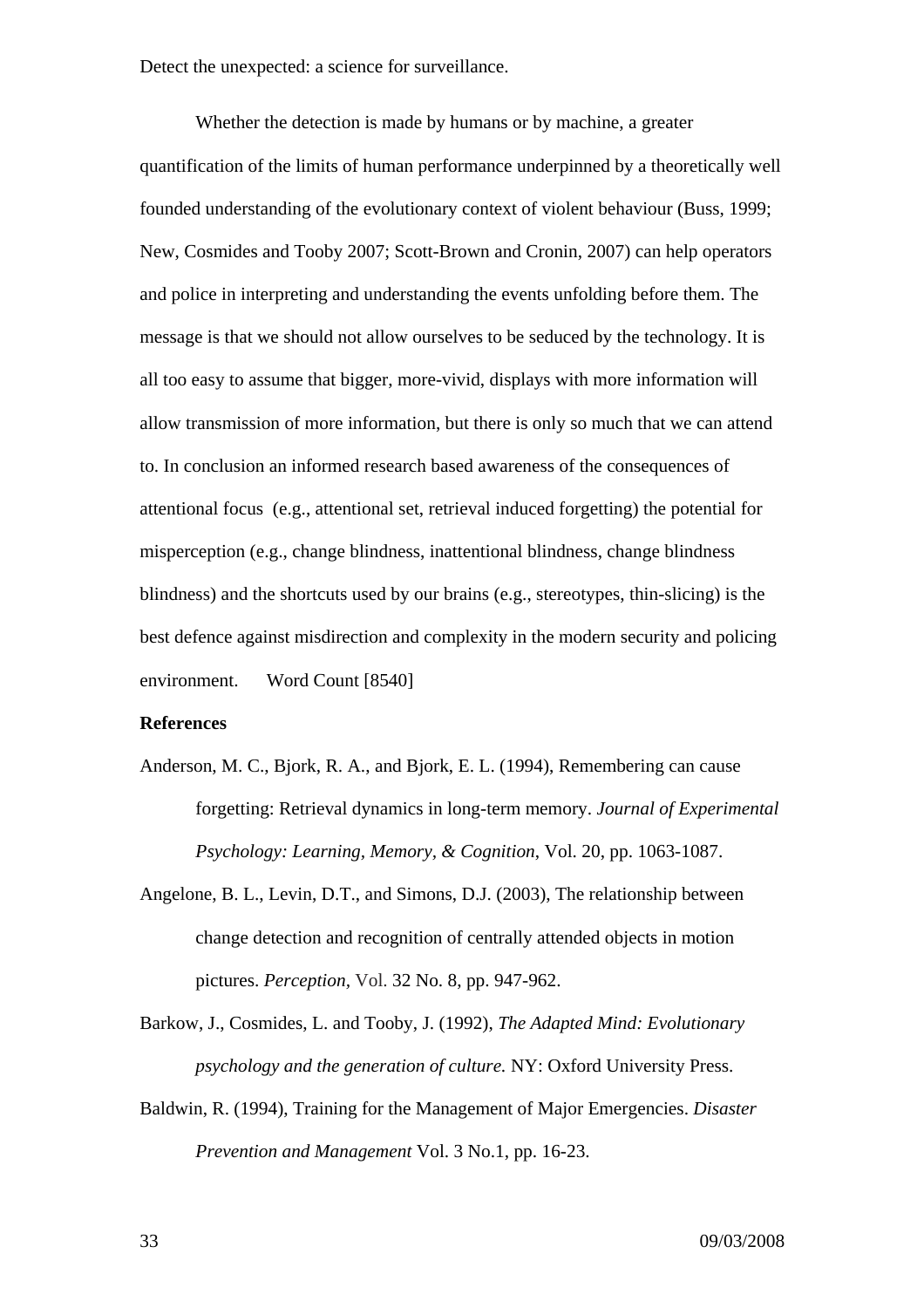Blake, R. and Sekuler, R (2005) *Perception*. 5th Edition. Boston. McGraw Hill.

- Brown, R. J. (1996), Tajfel's contribution to the reduction of intergroup conflict. In. W. P. Robinson (Ed), *Social Groups and Identities; Developing the legacy of Henri Tajfel*. pp 169-189. Oxford, UK: Heinemann.
- Bruce, V., Henderson, Z., Greenwood, K., Hancock, P., Burton, A. M., and Miller, P. (1999), Verification of face identities from images captured on video. *Journal of Experimental Psychology: Applied,* Vol. 5, pp. 339-360.
- Buss, D. M. (1999), *Evolutionary psychology. The new science of the mind*. Boston: Allyn and Bacon.
- Caggiano, D. M. and Parasuraman, R. (2004), The role of memory representation in the vigilance decrement*. Psychonomic Bulletin & Review*, Vol. 11 No. 5, pp. 932-937.
- Caird, J. K., Edwards, C, Creaser, J, Horrey, W. J. (2005), "Older driver failures of attention at intersections: Using change blindness methods to assess turn decision accuracy." *Human Factors,* Vol. 47 No. 2, pp. 235-249
- Caro, P. W. (1988), Flight Training and Simulation, in *Human Factors in Aviation*. Wiener E. and. Nagel, D (Eds.). Academic Press. San Diego, CA. pp. 229-261.
- Christou, C. and Bulthoff, H. H. (2000), Perception, representation and recognition: A holistic view of recognition. *Spatial Vision*, Vol. 13 No. 2–3, pp. 265–275.
- Coppola, D. P. (2005), "Gripped by fear": Public risk (mis)perception and the Washington, DC sniper. *Disaster Prevention and Management,* Vol. 14 No. 1, pp. 32-54.
- Cronin, P. D. J. (2001), *The Psychology of Crowd Policing*. PhD thesis, University of St.Andrews, UK.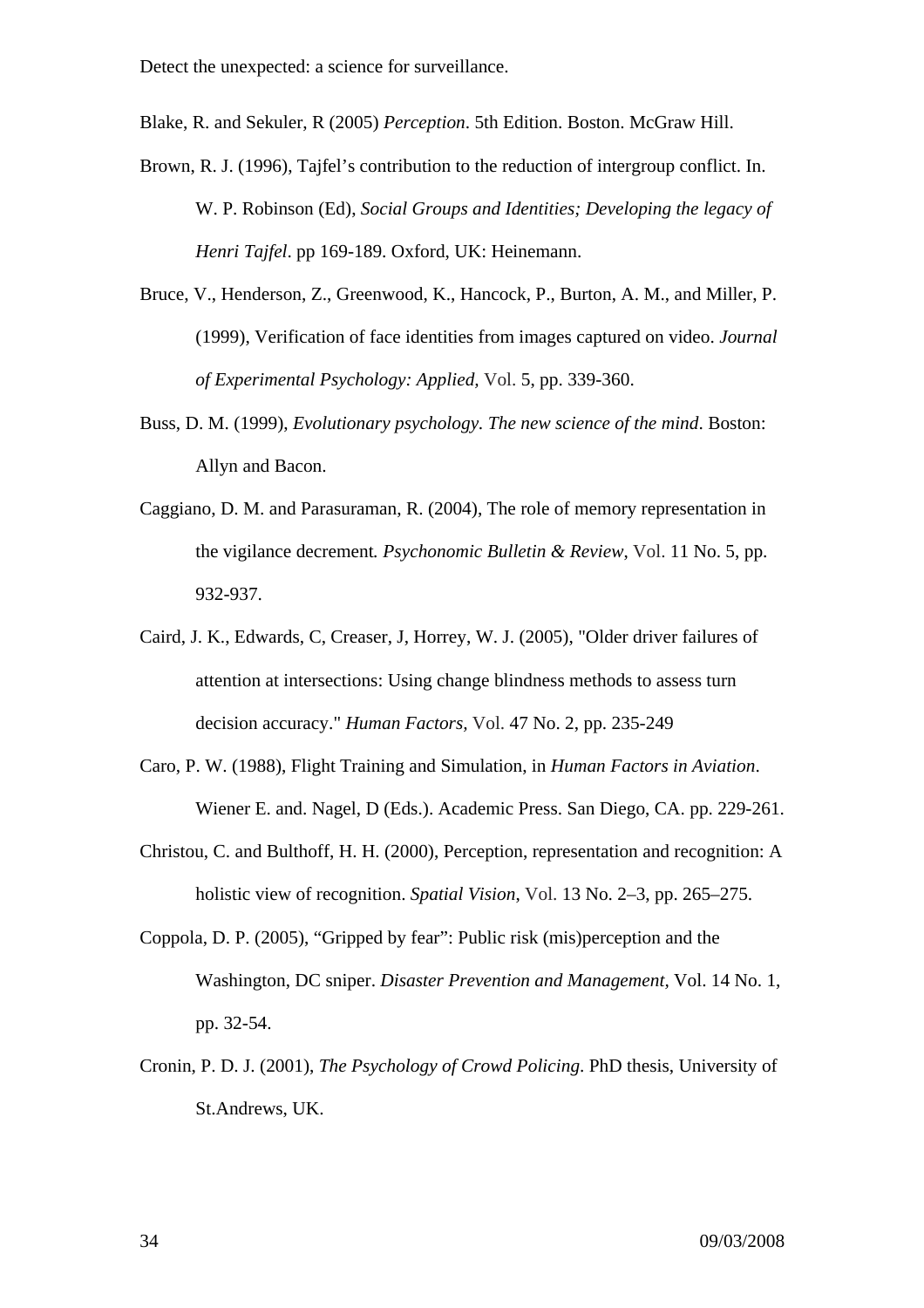- Cronin, P. D. J. and Reicher, S. (2006), A study of the factors that influence how senior officers police crowd events: On SIDE outside the laboratory. *British Journal of Social Psychology,* Vol. 45 No. 22, pp. 175-196.
- Darling, S., Valentine, T., and Memon, A. (2007 in press), Selection of lineup foils in operational contexts. *Applied Cognitive Psychology*, Vol. 21 No. 5 Available from: http://www.abdn.ac.uk/~psy282/dept/ Accessed 18/12/07.
- Davies, G., and Thasen, S. (2000), Closed-circuit television: How effective an identification aid? *British Journal of Psychology,* Vol. 91, pp. 411-426.
- Dee, H. and Hogg, D. (2004), Detecting inexplicable behaviour, *British Machine Vision Conference* 2004, Kingston, 2004. Available from: http://www.scs.leeds.ac.uk/dch/papers/dee/bmvc2004.pdf Accessed 3/3/07.
- Denzin, N. K. (1988), *The Research Act: A theoretical introduction to Sociological Methods*, 3<sup>rd</sup> Edn. Englewood Cliffs, NJ; Prentice-Hall.
- Fischer, M. H. (2000), Do irrelevant depth cues affect the comprehension of bar graphs? *Applied Cognitive Psychology*, Vol. 14, pp. 151-162.
- Fisher, R., Santos-Victor, J. and Crowley, J. (2005), *Caviar*. EC Funded CAVIAR project/IST 2001 37540, Available from: http://homepages.inf.ed.ac.uk/rbf/CAVIAR/ Accessed 26/2/08.
- Foushee, H. C. and Helmreich, R.L. (1988), Group interaction and flight crew performance, in *Human Factors in Aviation*. Wiener E. and. Nagel, D (Eds.). Academic Press. San Diego, CA. pp. 229-261.
- Geiselman, R. E., Fisher, R. P., MacKinnon, D. P., Holland, H. L. (1986), Enhancement of Eyewitness Memory with the Cognitive Interview**.** *The American Journal of Psychology*. Vol. 99 No. 3, pp. 385-401
- Gladwell, M. (2005), *Blink*. Allen Lane.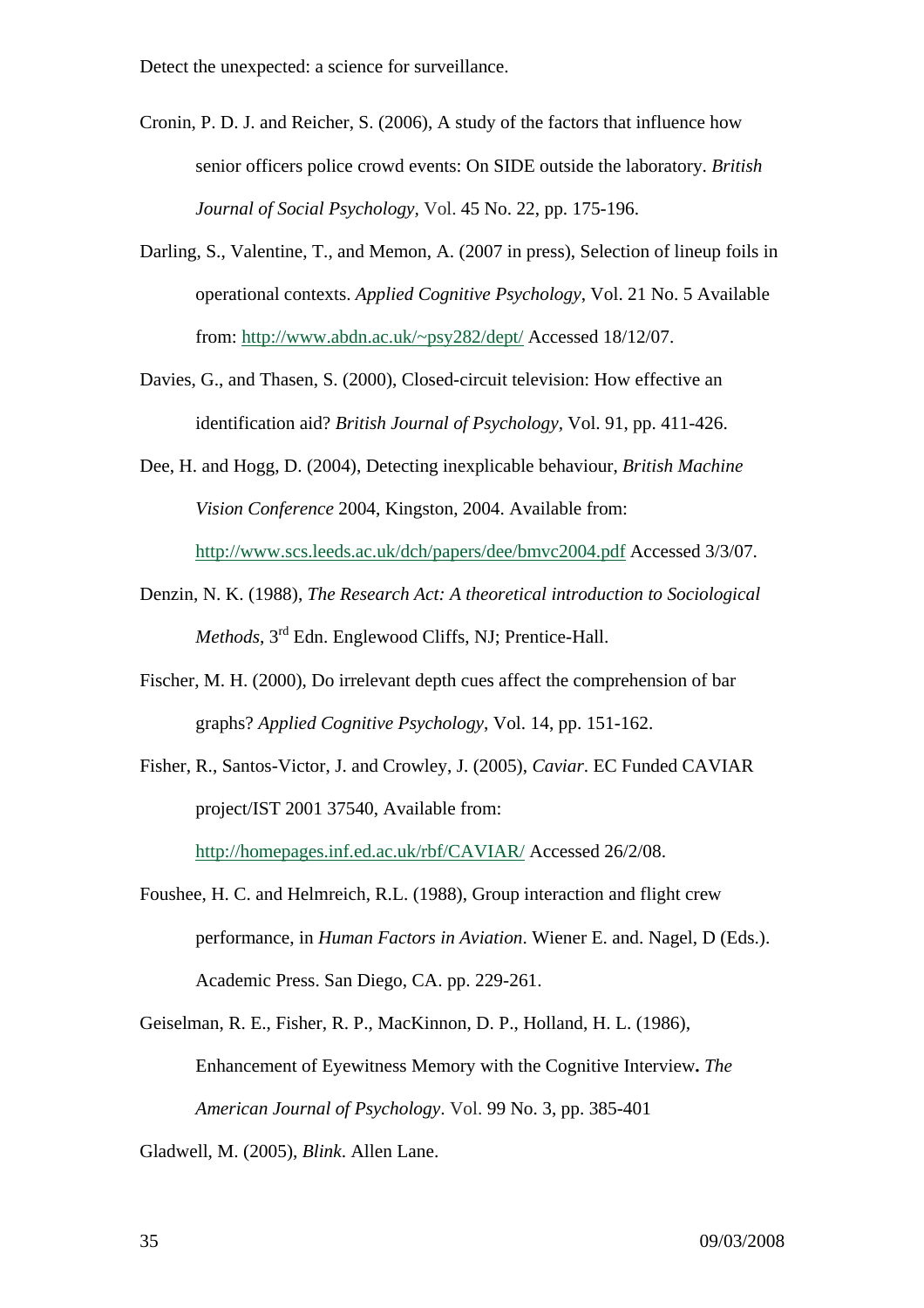Graham, N. V. S. (1989), *Visual Pattern Analysers*. New York: University Press.

- Green, D. M., & Swets, J. A. (1966), *Signal Detection Theory and Psychophysics*. N.Y.: Wiley and Sons.
- Grimes, J. (1996), On the failure to detect changes in scenes across saccades*,* In *Perception. Vancouver Studies in Cognitive Science Vol 5.* K. Akins, (Ed) Oxford University Press. New York.
- Hall, K. (2004) Elmbridge CCTV Scheme: Report to the Corporate Affairs Overview and Scrutiny Committee. Elmbridge Borough Council, Surrey, UK.
- IPCC (Independent Police Complaints Commission) (2007), Stockwell One: Investigation into the shooting of Jean Charles de Menezes at Stockwell underground station on 22 July 2005. IPCC (November 8, 2007). Available from: http://www.ipcc.gov.uk/stockwell\_one.pdf Accessed 11/8/2007.
- Johnson, C. R., Moorhead, R., Munzner, T., Pfister, H., Rheingans, P., and Yoo, T. S. (2006). *NIH-NSF Visualization Research Challenges Report*: IEEE Press.
- Johnston, P., and Alleyne, R. (2004), Batman zaps security at the Palace, *The Daily Telegraph*. 14/09/2004 Available from:

http://www.telegraph.co.uk/news/main.jhtml?xml=/news/2004/09/14/nbat14.x ml Accessed on 14/3/07.

- Knight, W. (2005), CCTV footage shows London suicide bombers. *NewScientist.com*. Available from: http://www.newscientist.com/article.ns?id=dn7669 Accessed on 12/3/07.
- Levin, D. T., Momen, N., Drivdahl, S. B., and Simons, D. J. (2000), Change Blindness Blindness: The Metacognitive Error of Overestimating Changedetection Ability. *Visual Cognition,* Vol. 7 No. 1-3, pp. 397-412.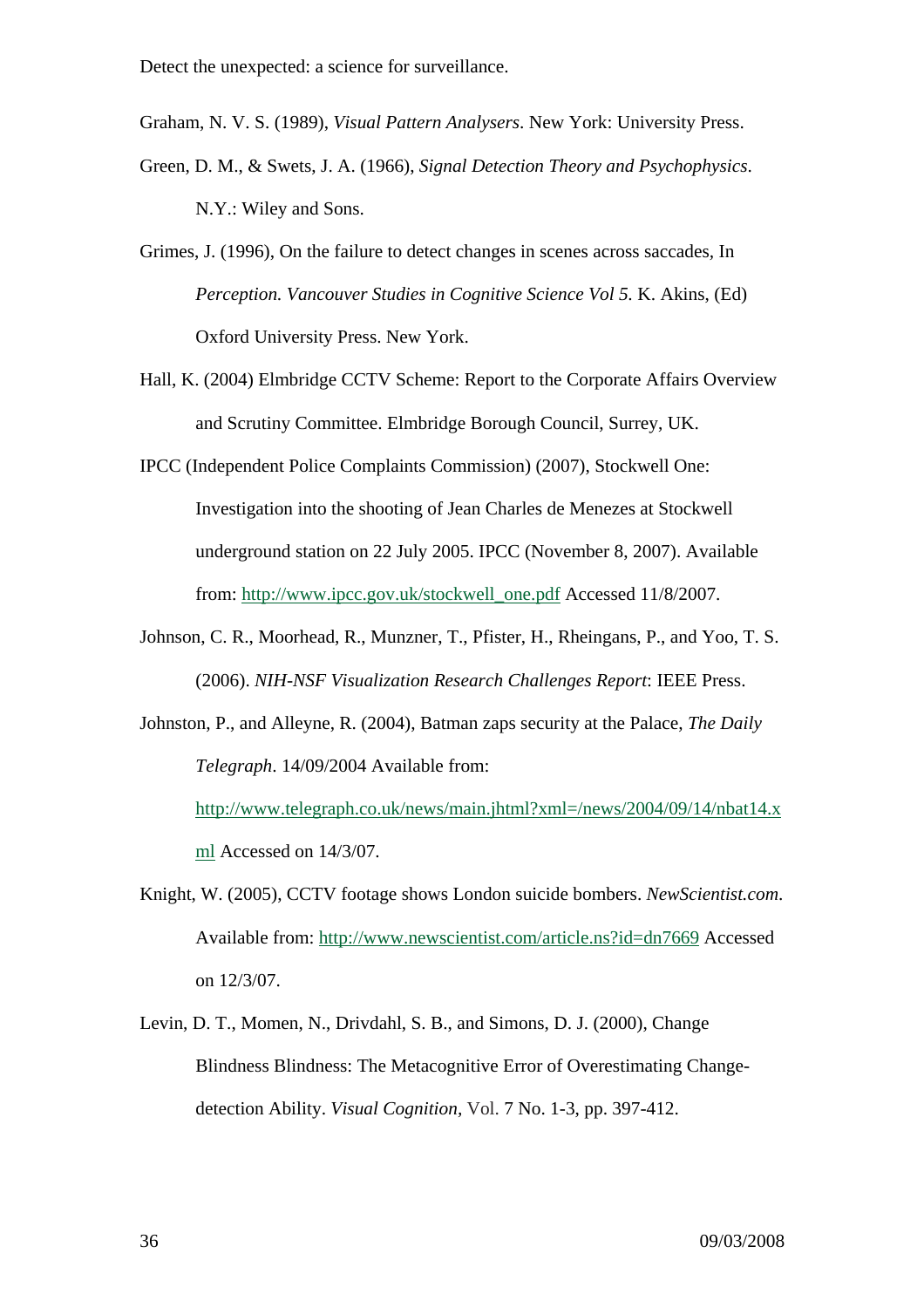- Levin, D. T., Simons, D. J., Angelone, B. L., and Chabris, C. F. (2002), Memory for centrally attended changing objects in an incidental real-world change detection paradigm. *British Journal of Psychology,* Vol. 93, pp. 289-302.
- Lombard, M., and Ditton, T. B. (1997), At the heart of it all: The concept of presence. *Journal of Computer-Mediated Communication*, Vol.3 No. 2.Available: http://jcmc.indiana.edu/vol3/issue2/lombard.html Downloaded on 15/12/07.
- Mack, A., and Rock, I. (1998), *Inattentional Blindness*: Cambridge, MA: MIT Press.
- Mackworth, J. F. (1969), *Vigilance and habituation*. Baltimore: Penguin.
- MacLeod, M. D., and Macrae, C. (2001), Gone but not forgotten: the transient nature of retrieval-induced forgetting. *Psychological Science,* Vol. 12 No. 2, pp. 148- 152.
- MacLin, M. K., Zimmerman, L. A., Meissner, C. A., MacLin, O. H., Tredoux, C. G., and Malpass, R. S. (2008, in press), The science of collecting eyewitness evidence: Recommendations and an argument for collaborative efforts between researchers and law enforcement. *Police Practice & Research*.
- Meissner, C.A., and Brigham, J.C. (2001), Thirty years of investigating the own-race bias in memory for faces: A meta-analytic review. *Psychology, Public Policy, & Law*, Vol. 7, pp. 3-35.
- Moore, G. E. (1965), Cramming more components onto integrated circuits 4. Electronics Magazine. Available from:

ftp://download.intel.com/museum/Moores\_Law/Articles-

Press\_Releases/Gordon\_Moore\_1965\_Article.pdf Accessed 7/11/2007.

Moore, K. (2006), A Brief History of Aircraft Flight Simulation. Available from: http://homepage.ntlworld.com/bleep/SimHist1.html Accessed 17/12/2006.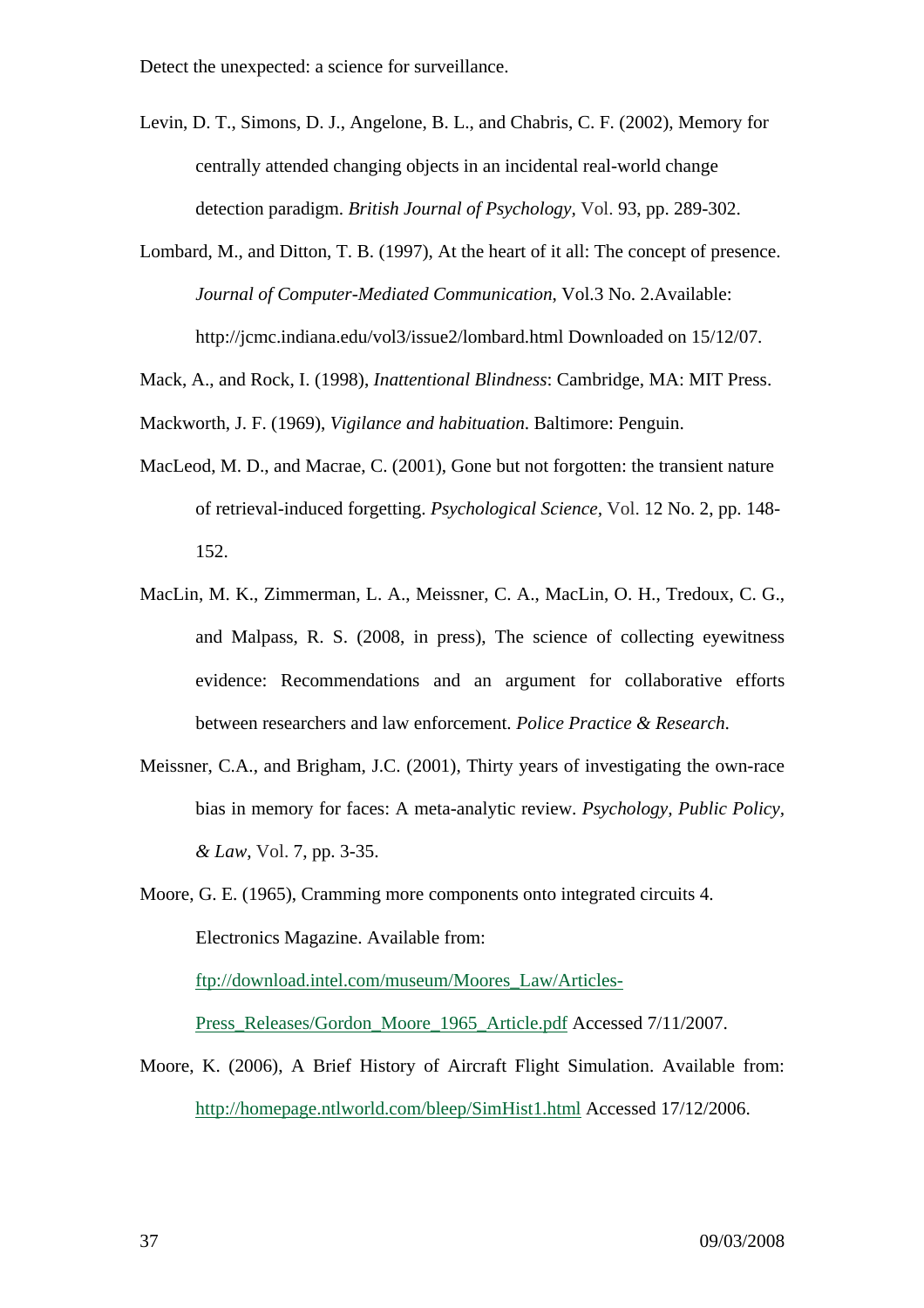- Most, S. B., and Astur, R. S. (2007), Feature-based attentional set as a cause of traffic accidents. *Visual Cognition,* Vol. 15, pp. 125-132.
- Most, S. B., Scholl, B. J., Clifford, E., and Simons, D. J. (2005), What you see is what you set: Sustained inattentional blindness and the capture of awareness. *Psychological Review,* Vol. 112, pp. 217-242.
- New, J., Cosmides, L., and Tooby, J. (2007), Category-specific attention for animals reflects ancestral priorities, not expertise. *Proceedings of the National Academy of Sciences,* Vol. 104, pp. 16598-16603.
- North, W. J. and Woodling, C. H. (1970), Apollo Crew Procedures, Simulation, and Flight Planning. *Astronautics & Aeronautics. SP-287 What Made Apollo a Success?* (4) (Available From: http://klabs.org/history/reports/sp287/ch4.htm) Downloaded: 17/12/07).
- O'Regan, J. K., Rensink, R. A., and Clark, J. J. (1999), Change-blindness as a result of 'mudsplashes'. *Nature,* Vol. 398, pp. 34.
- Polys, N. F., Kim, S., and Bowman, D. A. (2007), Effects of information layout, screen size, and field of view on user performance in information-rich virtual environments. *Computer Animation and Virtual Worlds,* Vol. 18, No. 1, pp. 19-38
- Reicher, S., Sani, F., Cassidy, C., and Cronin, P. D. J. (2004), *Social Immersion Lab for the Tay Social Psychology Group*. Research Equipment for the Social Sciences Economic and Social Sciences Research Council grant application.
- Rensink, R. A. (2000), Visual Sensing Without Seeing. *Pyschological Science,* Vol. 15, No. 1, pp. 27-32.
- Rensink, R. A. (2002), Change Detection. *Annual Review of Psychology,* Vol. 53, 245-277.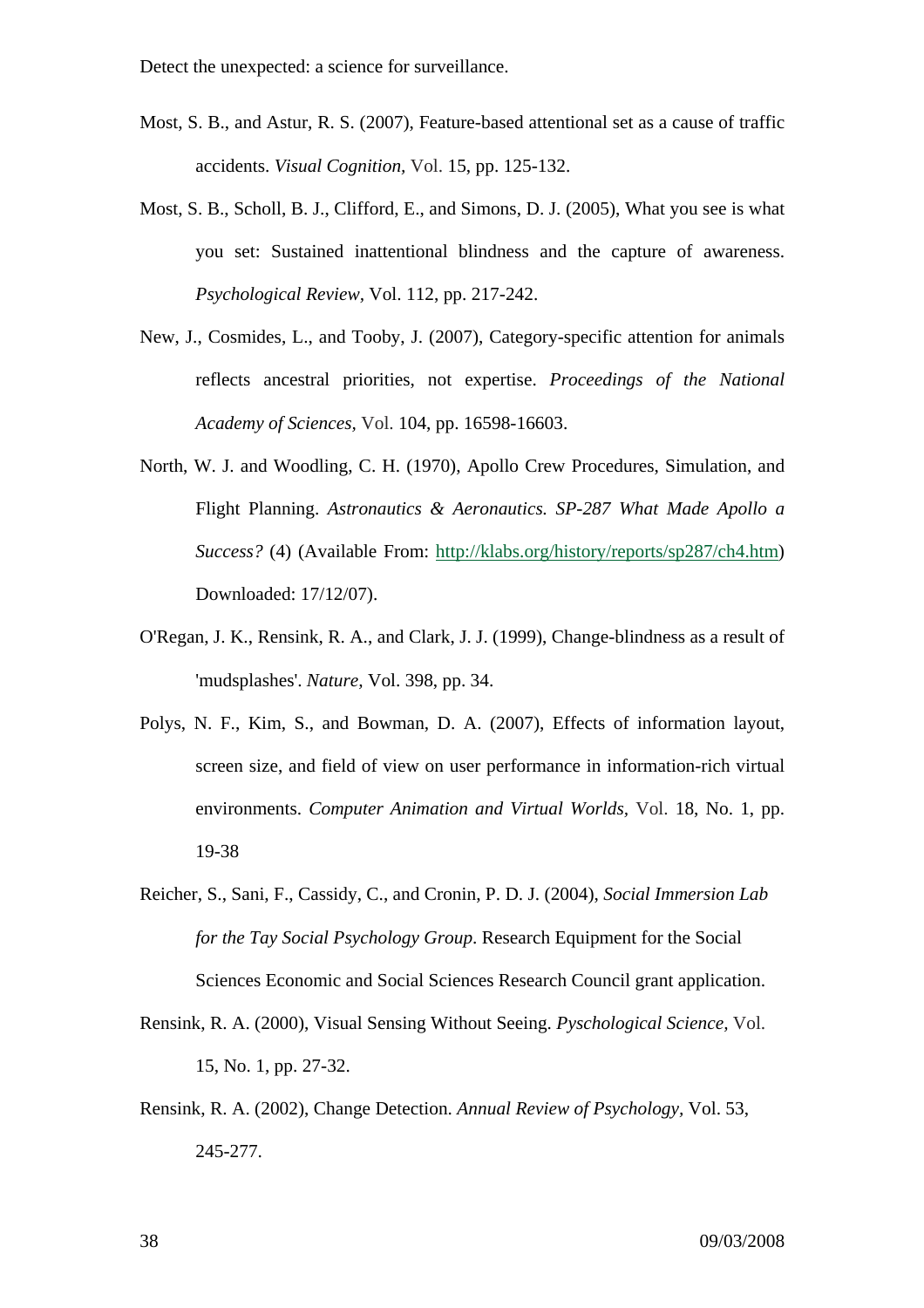- Rensink, R. A., O'Regan, J. K., and Clark, J. J. (1997), To See or Not to See: The Need for Attention to Perceive Changes in Scenes. *Psychological Science,*  Vol. 8, pp. 368-373.
- Robertson, P., Bown, J., Robinson, B., Cronin, P. D. J. (2007), *Police dilemmas of*  interpretation and action: the shoot no-shoot dilemma. Paper presented at the Scottish Institute for Policing Research Annual Conference. University of Edinburgh,  $12^{th}$  September 2007.
- Scott-Brown, K. C., and Cronin, P. D. J. (2007), An instinct for detection: Psychological perspectives on CCTV surveillance. *The Police Journal*. Vol. 80 No. 4, pp. 287-305.
- Scott-Brown, K. C., and Mann, D. P. (2005), On the costs and benefits of display format in a video-based observation task. *Spatial Vision,* Vol. 18, pp. 508- 509.
- Scott-Brown, K. C., Baker, M. and Orbach, H. S. (2000), Comparison Blindness. *Visual Cognition* Vol. 7 No.1-3, 253-267.
- Shaw III, J. S., Bjork, R. A. and Handal, A. (1995), Retrieval-induced forgetting in an eyewitness-memory paradigm. *Psychonomic Bulletin & Review* Vol. 2 No. 2, pp. 249-253.
- Shovman, M. M.., Szymkowiak, A., Bown, J. L. and Scott-Brown, K. C. (2008), Measuring the effectiveness of abstract data visualisation. *Manuscript in Preparation*.
- Simons, D. J., and Chabris, C. F. (1999), Gorillas in our midst: sustained inattentional blindness for dynamic events. *Perception,* Vol. 28 No. 9, pp. 1059-1074.
- Simons, D. J., and Rensink, R. A. (2005), Change blindness: past, present, and future. *Trends in Cognitive Sciences,* Vol. 9, 16-20.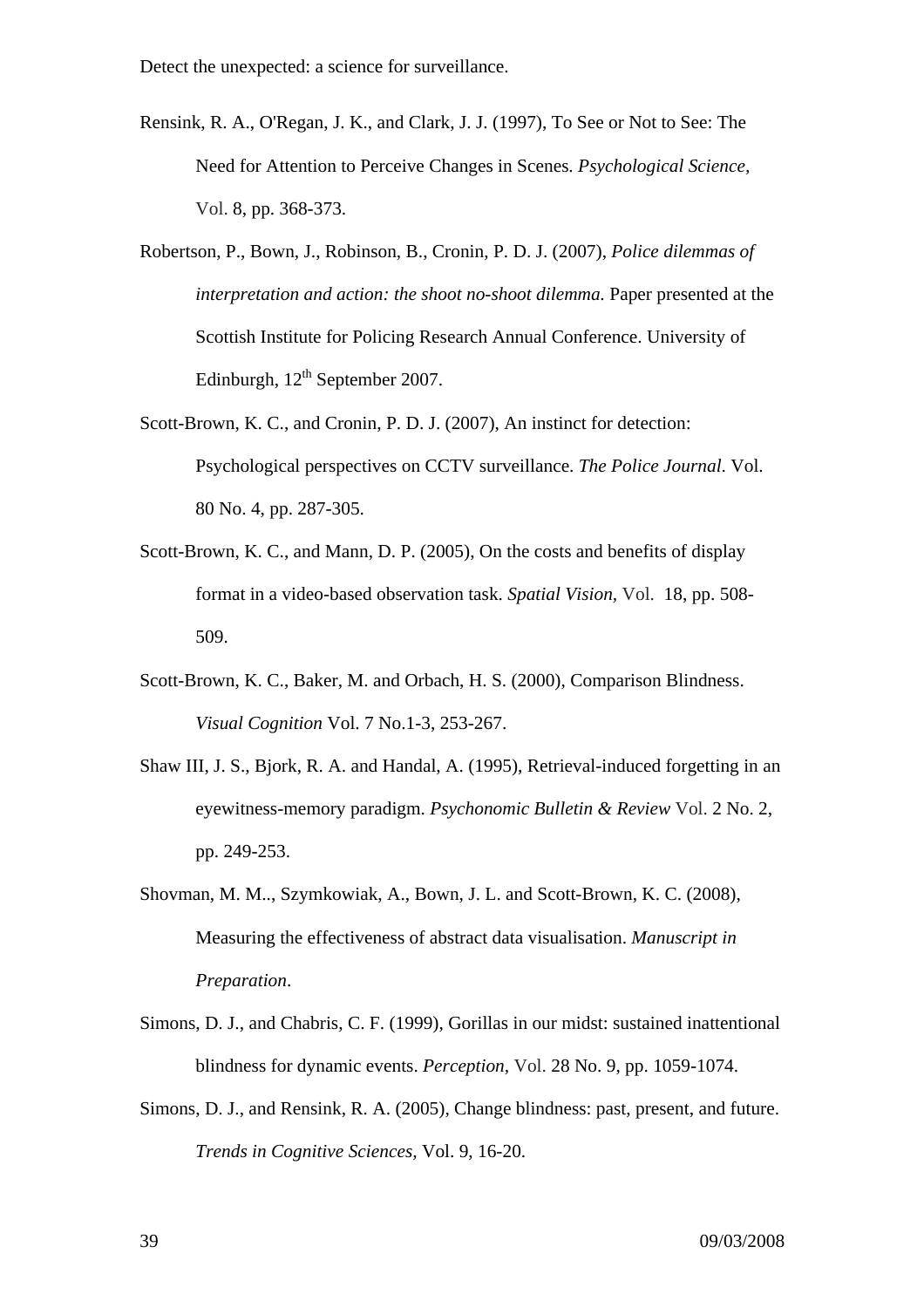- Surette, R. (2005), The thinking eye: Pros and cons of second generation CCTV surveillance systems. *Policing: An International Journal of Police Strategies and Management*. Vol. 28, pp. 152-173.
- Thomas, J. J., and Cook, K. A. (2005), *Illuminating the Path: The Research and Development Agenda for Visual Analytics*. National Visualization and Analytics Center, Richland, WA. Available from: http://nvac.pnl.gov/agenda.stm#book Accessed: 15/09/07.
- Troscianko, T., Gregory, L., Hawker, K., Bhatt, A., Porter, G. Lovell, G. and Meese, T. S. (2007), The big, the bad, and the ugly: An investigation into the effect of video screen size on visual cognition. Paper presented to the Twelfth *Applied Vision Association* Christmas Meeting, 17th Dec 2007. Aston University.
- Troscianko, T., Holmes, A., Stillman, J., Mirmehdi, M., Wright, D. B., and Wilson, A. (2004), What happens next? The predictability of natural behaviour viewed through CCTV cameras. *Perception,* Vol. 33, pp. 87-101.
- Urquhart, F. (2005), Cameras a flop as 90% of bus-lane culprits get off. *The Scotsman*. 16th March, 2005. Available from:

http://news.scotsman.com/scotland.cfm?id=283882005 Accessed: 09/03/07.

- Urquhart, F. (2007), Inquiry to focus on lifeguard cover after boy's swimming-pool death. The Scotsman, 2nd October 2007: Available from: http://thescotsman.scotsman.com/ViewArticle.aspx?articleid=3465002 Accessed: 17/11/07.
- Walker, A. Kershaw, C. and Nicholas, S. (2006), Crime in England and Wales 2005/06. *Bulletin of the Home Office Research, Development and Statistics Directorate 2006*. ISSN 1358-510X.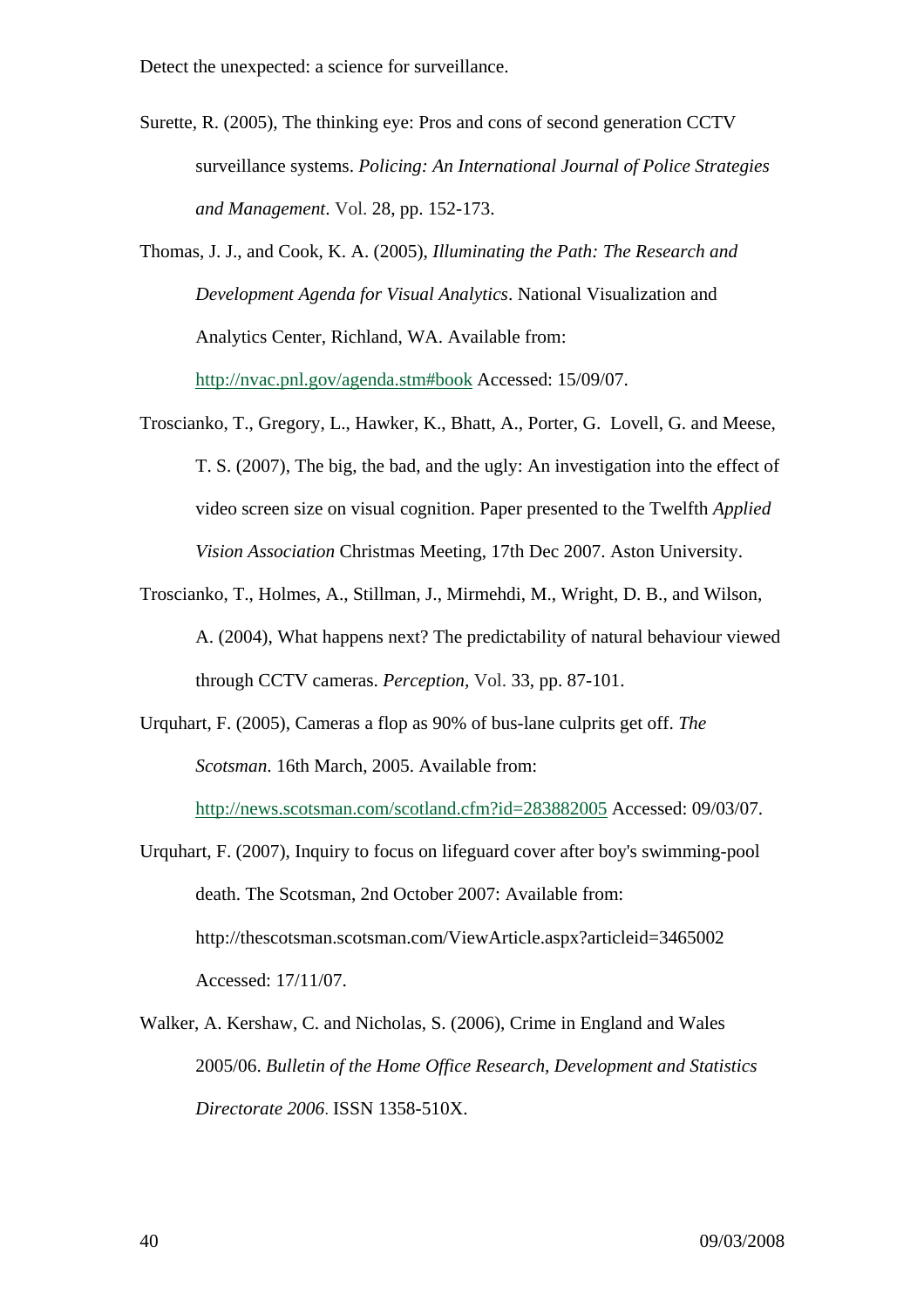Walker, D. M. (2004) Testimony before the Committee on Government Reform, House of Representatives 9/11 Commission Report: Reorganization, Transformation, and Information Sharing. Government Accountability Office, GAO-04-1033T U.S. Washington, D.C. Available from: http://www.gao.gov/new.items/d041033t.pdf Accessed: 04/01/08.

- Walls, G. L. (1967), The vertebrate eye and its adaptive radiation. Hafner, NY.
- Ware, J. R., Baker, R.A. and Drucker, E. (1964), Sustained vigilance. II. Signal detection for two-man teams during a 24-hour watch. *Journal of Engineering Psychology.* Vol. 3, No. 4. pp. 104-110.
- Wickens, C. D, Muthard, E. K., Alexander, A. L., Van Olffen, P., Podczerwinski, E. (2003), The influences of display highlighting and size and event eccentricity for aviation surveillance. *Human Factors and Ergonomics Society 47th Annual Meeting*; Denver, CO; USA; 13-17 Oct. 2003. pp. 149-153.
- Williams, K. S. and Johnstone, C. (2000), The politics of the selective gaze: Closed Circuit Television and the policing of public space. *Crime, Law and Social Change,* Vol. 34 No. 2**,** pp. 183-210.

Wiseman, R. (2004), *Did You Spot the Gorilla*? Arrow Books Ltd., UK.